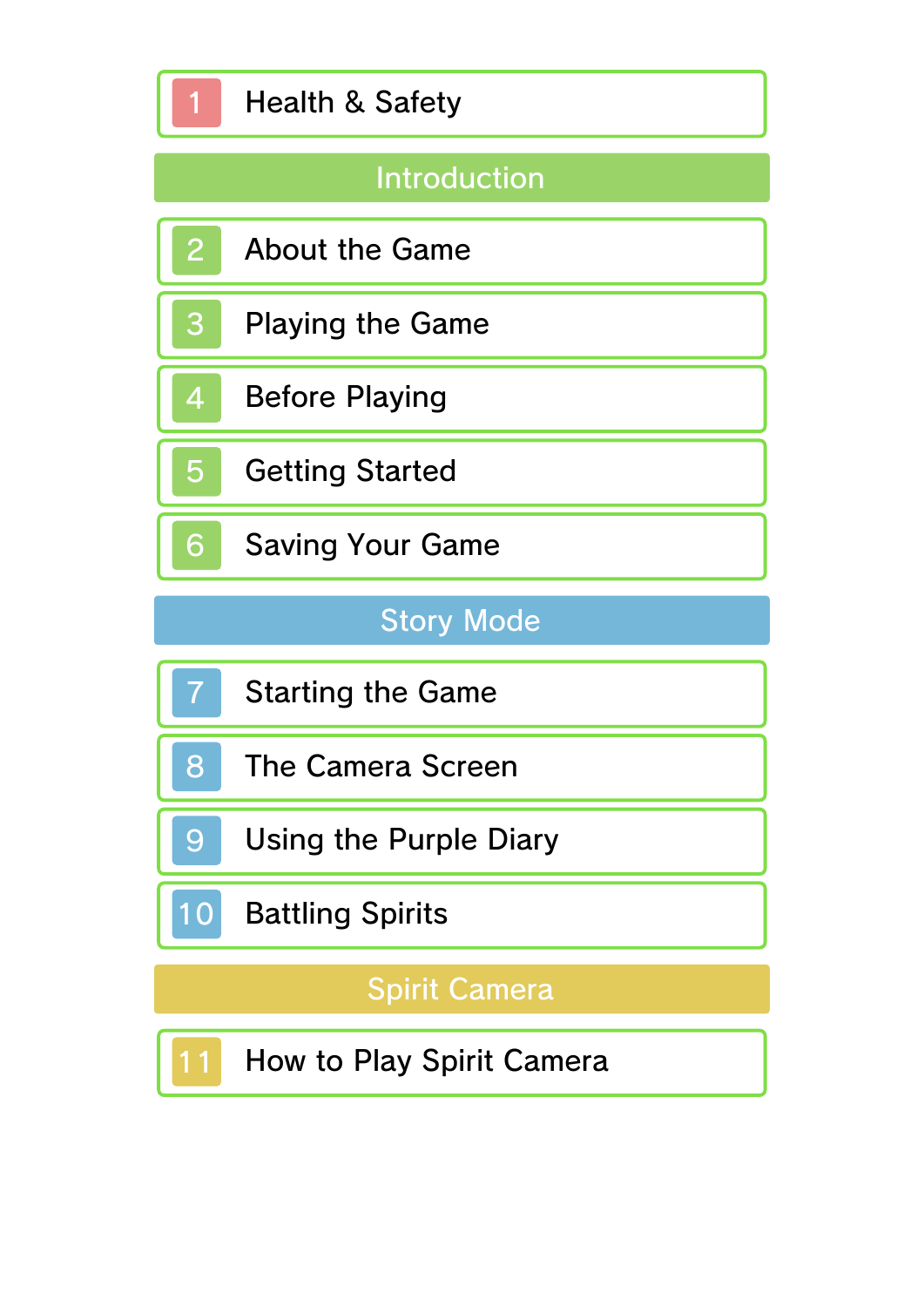|    | <b>Cursed Pages</b>             |
|----|---------------------------------|
| 12 | <b>How to Play Cursed Pages</b> |
|    | <b>Miscellaneous</b>            |
| 13 | <b>Copyright Notices</b>        |
|    | <b>Support Information</b>      |
| 14 | <b>How to Contact Us</b>        |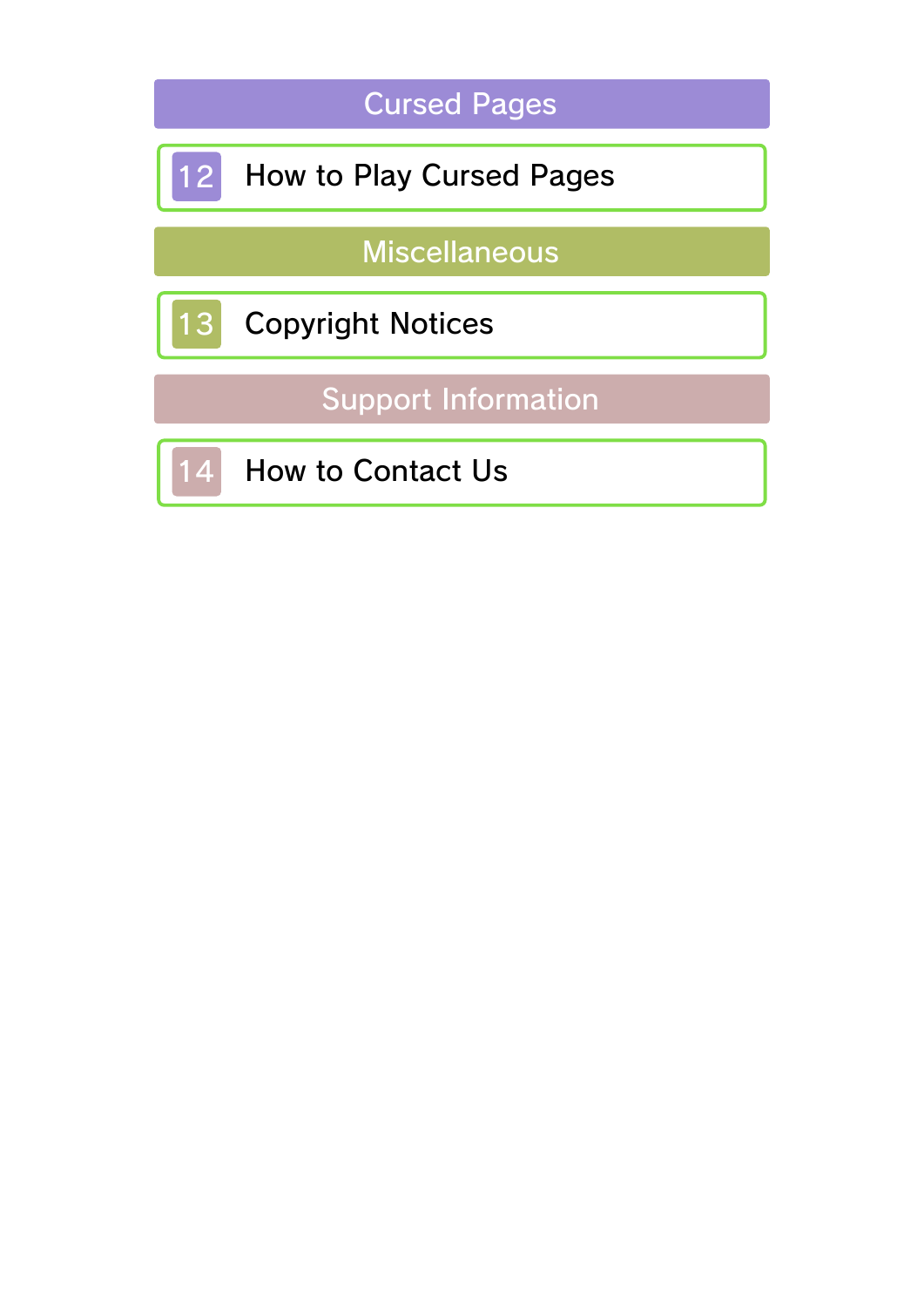### Health & Safety

Thank you for selecting SPIRIT CAMERA™: THE CURSED MEMOIR for Nintendo 3DS™.

This software is designed only for use with the European/Australian version of the Nintendo 3DS system.

Please read this manual carefully before using this software. If the software is to be used by young children, the manual should be read and explained to them by an adult.

Before use, please also read the Operations Manual for your Nintendo 3DS system. It contains important information that will help you enjoy this software.

#### Health and Safety Information

### A IMPORTANT

Important information about your health and safety is available in the Health and Safety Information application on the HOME Menu.

To access this application, touch the **in** icon on the HOME Menu, then touch OPEN and read the contents of each section carefully. When you are finished, press **ALLANG RETAGE** to return to the HOME Menu.

You should also thoroughly read the Operations Manual, especially the Health and Safety Information section, before using Nintendo 3DS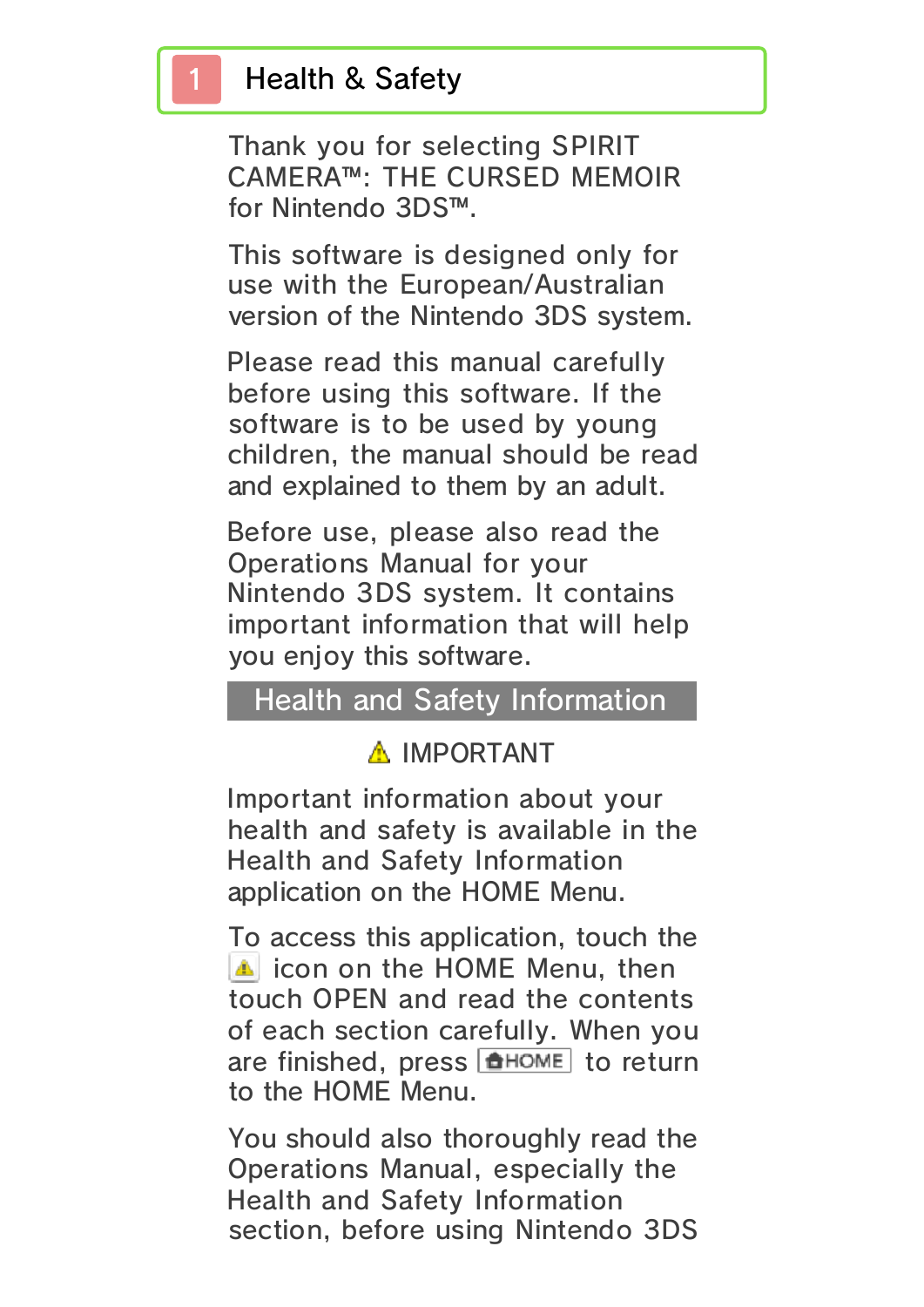software.

For precautions related to wireless communication and online play, please refer to the Operations Manual, "Health and Safety Information".

#### Language Selection

The in-game language depends on the one that is set on the system. This title supports five different languages: English, German, French, Spanish and Italian.

If your Nintendo 3DS system language is set to one of these, the same language will be displayed in the game.

If your Nintendo 3DS system is set to another language, the in-game default language will be English. For instructions about how to change the system language, please refer to the Operations Manual, "System Settings".

Please note that the title on the Game Card is in English, as the same label design is used for all European countries.

#### Age Rating Information

For age rating information for this and other software, please consult the relevant website for the age rating system in your region.

www.pegi.info PEGI (Europe):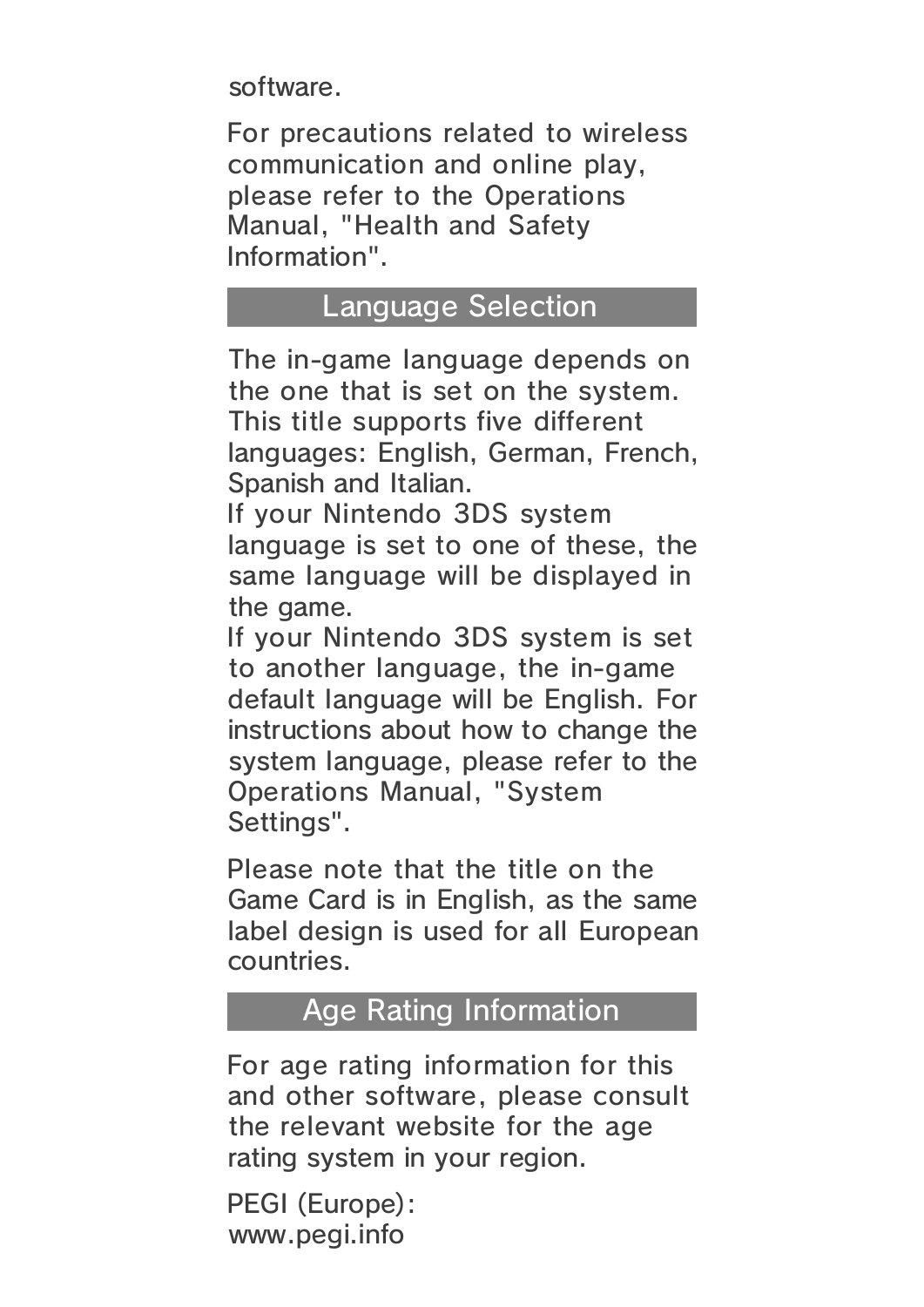USK (Germany): www.usk.de

COB (Australia): www.classification.gov.au

OFLC (New Zealand): www.censorship.govt.nz

#### **Advisories**

When you download or use this software (including any digital content or documentation you download or use in connection with this software) and pay any applicable fees, you are granted a personal, non-exclusive, revocable licence to use this software on your Nintendo 3DS system. Your use of this software is subject to the Nintendo 3DS Service User Agreement and Privacy Policy, which includes the Nintendo 3DS Code of Conduct.

Unauthorised reproduction or distribution is prohibited. Your Nintendo 3DS system and this software are not designed for use with any unauthorised device or any non-licensed accessory. Such use may be illegal, voids any warranty, and is a breach of your obligations under the user agreement. Furthermore, such use may lead to injury to yourself or others and may cause performance issues and/or damage to your Nintendo 3DS system and related services.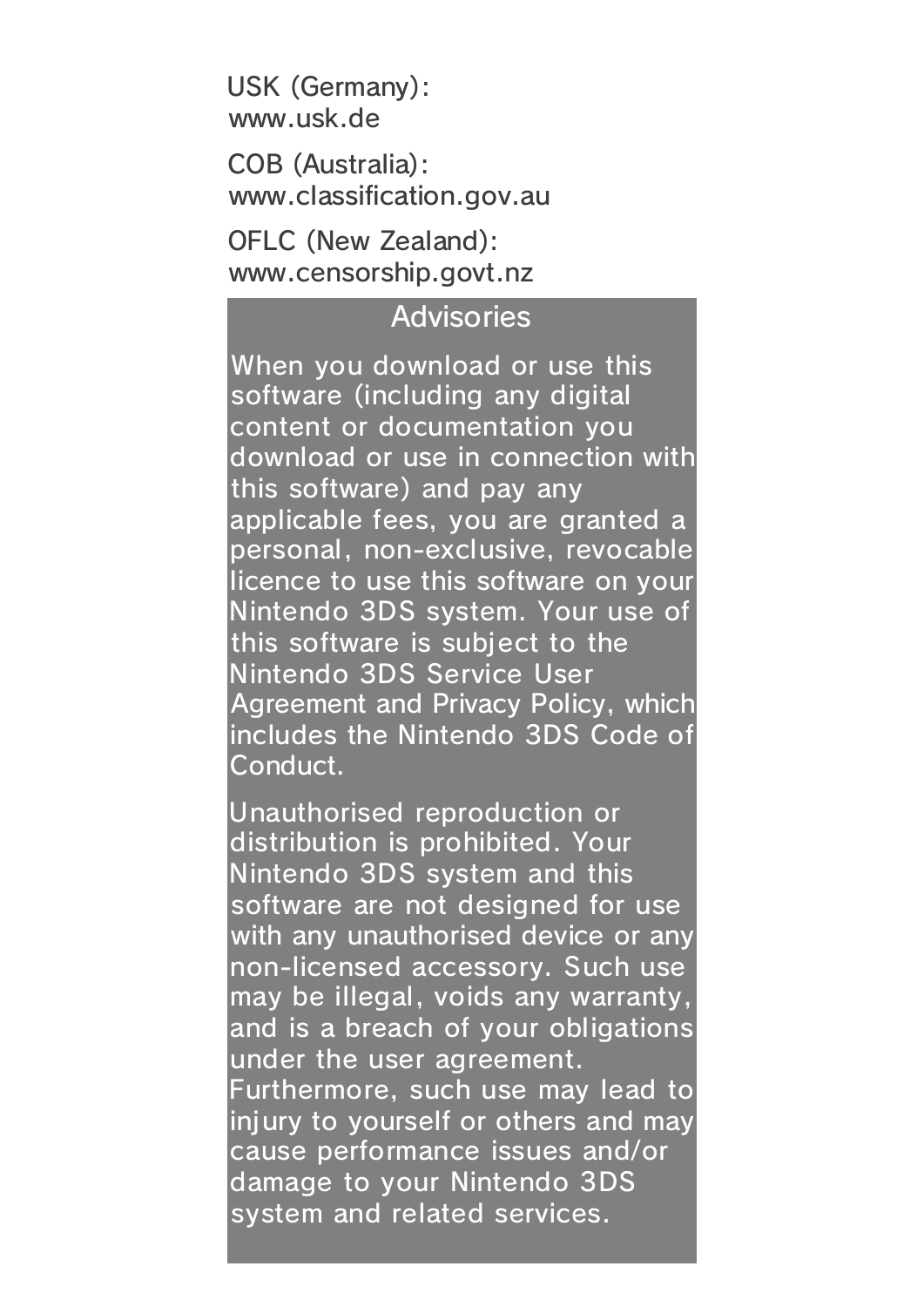Nintendo (as well as any Nintendo licensee or distributor) is not responsible for any damage or loss caused by the use of such device or non-licensed accessory.

This software, instruction manual and other written materials accompanying the software are protected by domestic and international intellectual property laws. The furnishing of this document does not provide you with any licence or other ownership interest in such materials.

Nintendo respects the intellectual property of others, and we ask Nintendo 3DS software content providers to do the same. In accordance with the Digital Millennium Copyright Act in the US, the Electronic Commerce Directive in the EU, and other applicable laws, we have adopted a policy of removing, in appropriate circumstances and at our sole discretion, any Nintendo 3DS software that appears to infringe anyone else's intellectual property. If you believe your intellectual property rights are being infringed, please visit this website to view the full policy and understand your rights: ippolicy.nintendo-europe.com

Australia and New Zealand consumers please visit: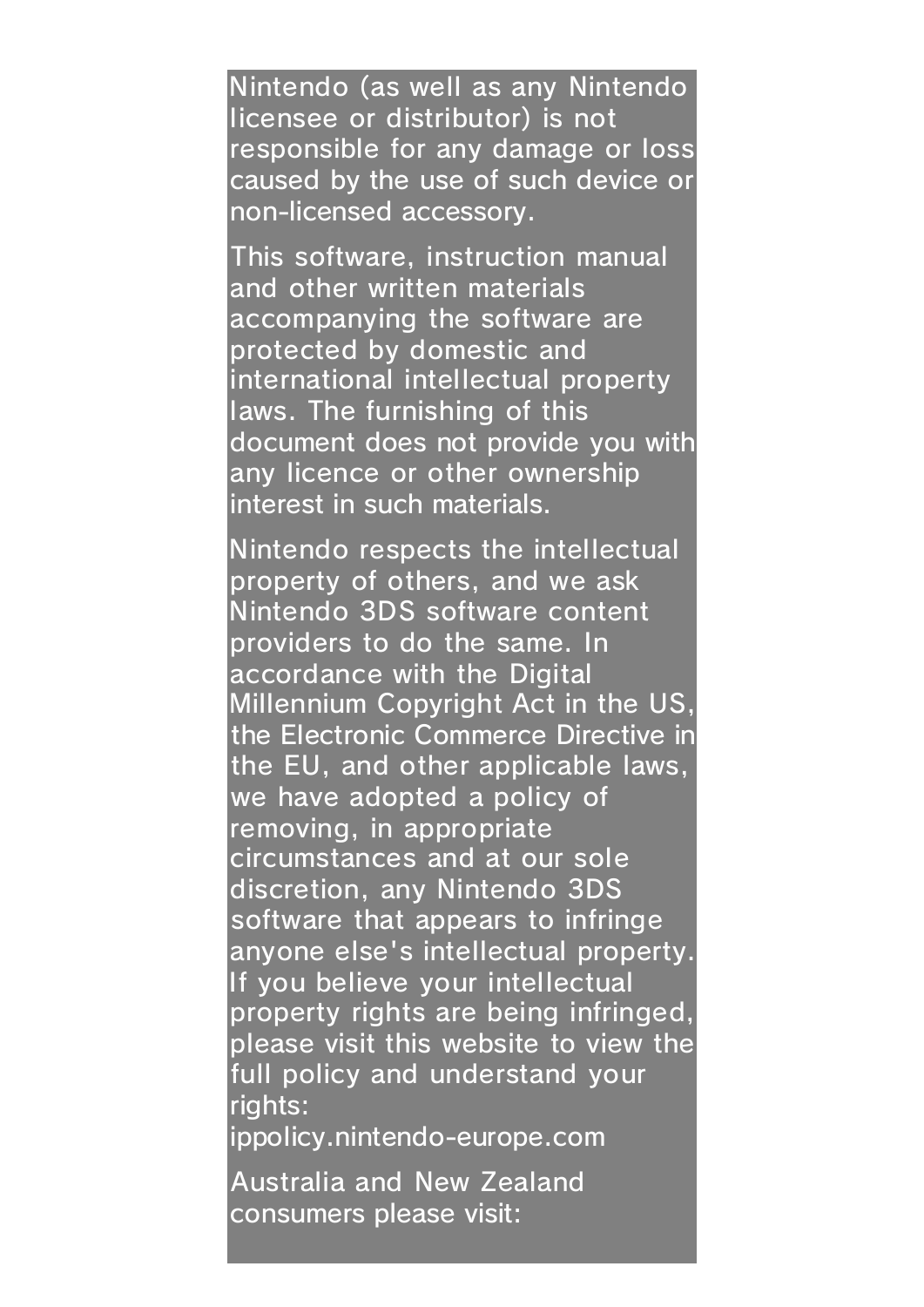support.nintendo.com

©2012 Nintendo / TECMO KOEI GAMES Co., Ltd

Trademarks are property of their respective owners. Nintendo 3DS is a trademark of Nintendo. All rights reserved.

CTR-P-ALCP-EUR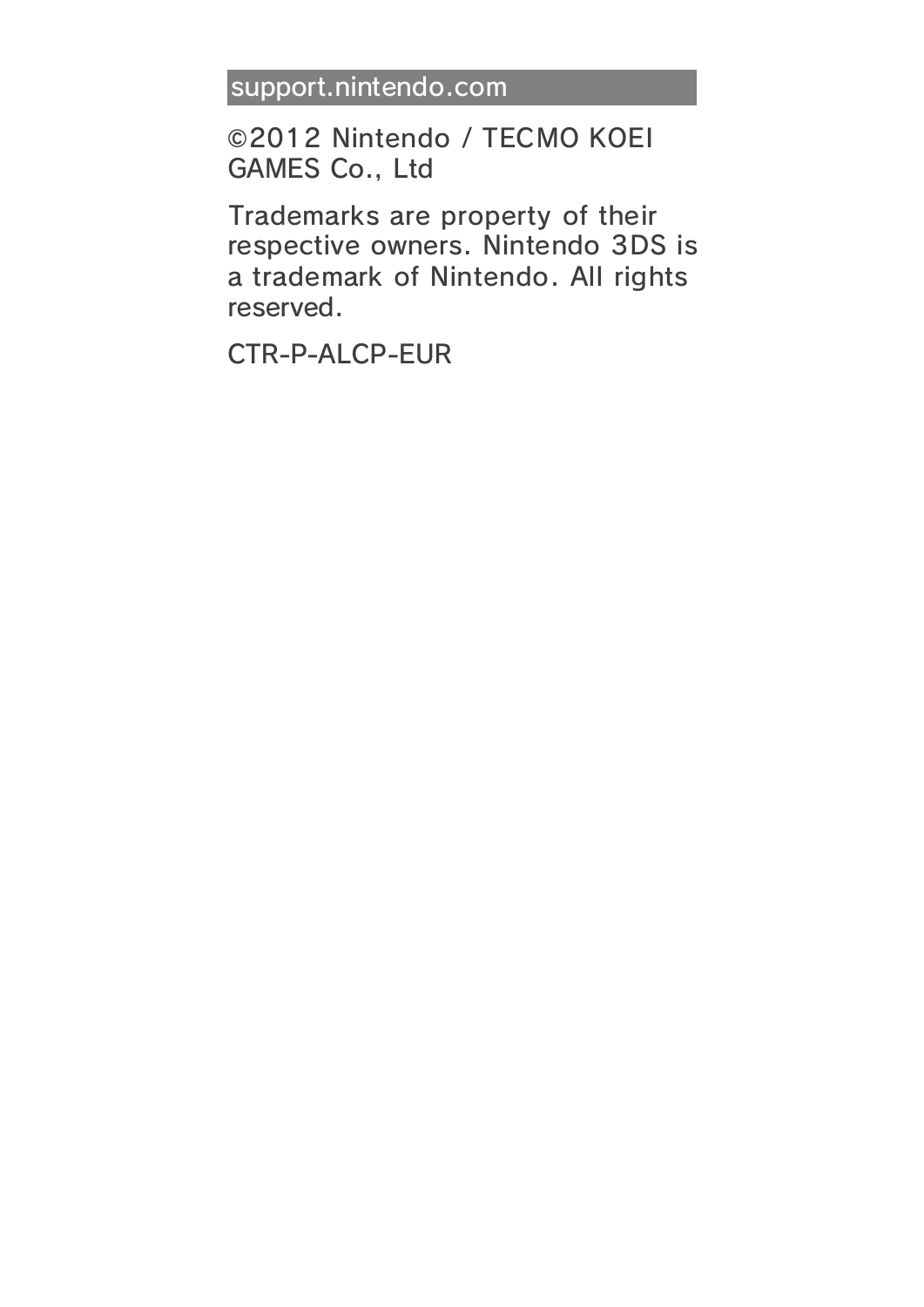# 2 About the Game

CURSED MEMOIR? What is SPIRIT CAMERA: THE

SPIRIT CAMERA: THE CURSED MEMOIR is played using the Nintendo 3DS



cameras to view your surroundings, while referring to the enclosed AR Book.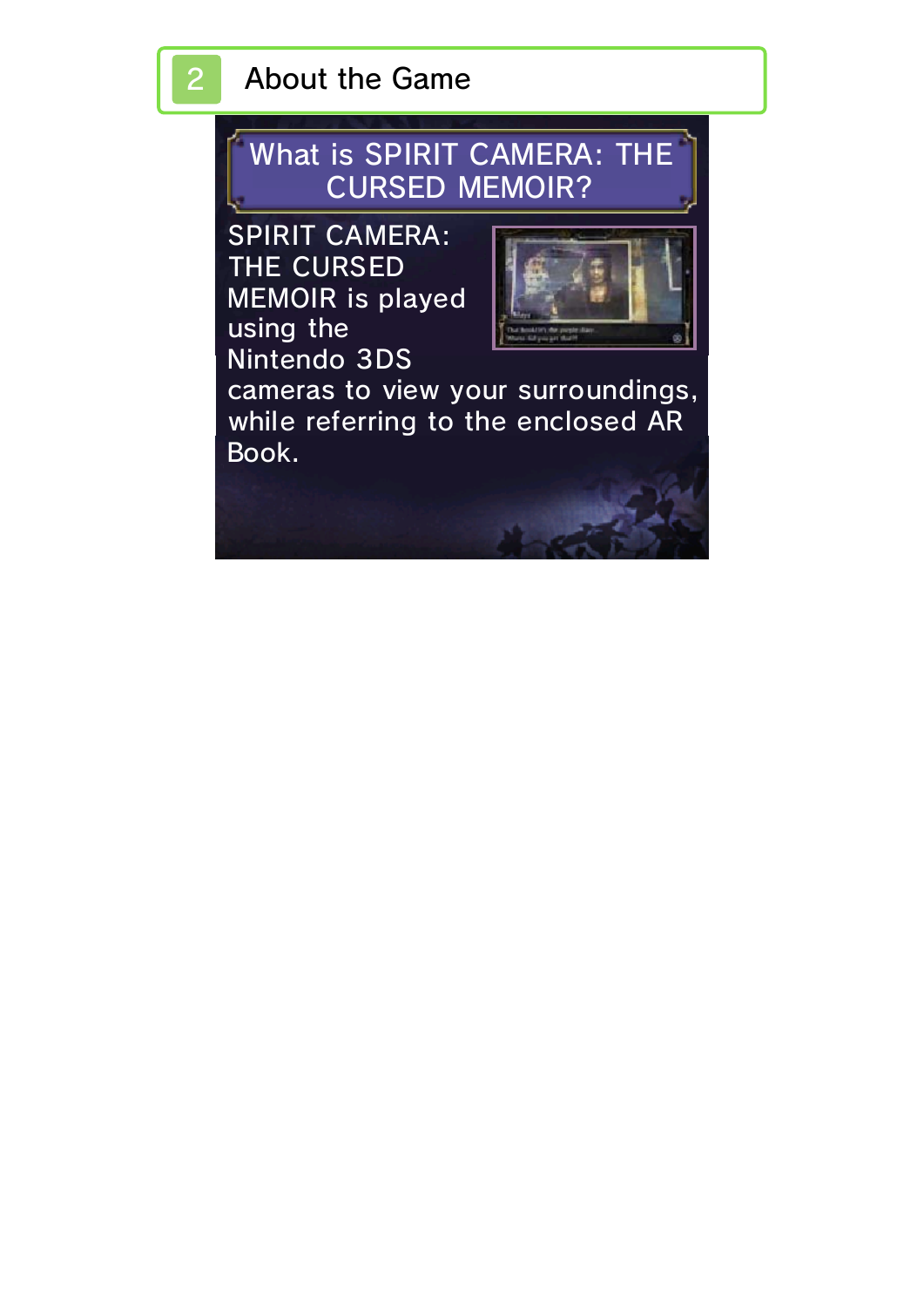### Playing the Game

This game requires you to use the Nintendo 3DS camera function to view your surroundings and the AR Book to progress. Some sections are navigated using the buttons.

Note: Some of these button operations can also be carried out by touching icons on the lower screen.

| <b>Basic Controls</b>                                        |                               |  |  |
|--------------------------------------------------------------|-------------------------------|--|--|
| Select item                                                  | ╬                             |  |  |
| OK/Skip message                                              | $\circledR$                   |  |  |
| <b>Cancel/Back</b>                                           | $^\circledR$                  |  |  |
| Turn page                                                    |                               |  |  |
| <b>Switch lower screen</b><br>display                        | $\otimes$                     |  |  |
| Take photo                                                   | $\square$ / $\square$         |  |  |
| Display pause menu                                           | <b>START</b><br><b>SELECT</b> |  |  |
| <b>Display HOME Menu</b>                                     | <b>AHOME</b>                  |  |  |
| <b>Controls for Project Zero: The</b><br><b>Purple Diary</b> |                               |  |  |
| Talk                                                         | Δ                             |  |  |
| <b>Switch lenses</b>                                         | ∯                             |  |  |
| Display menu                                                 | $\circledR$                   |  |  |
| <b>Sleep Mode</b>                                            |                               |  |  |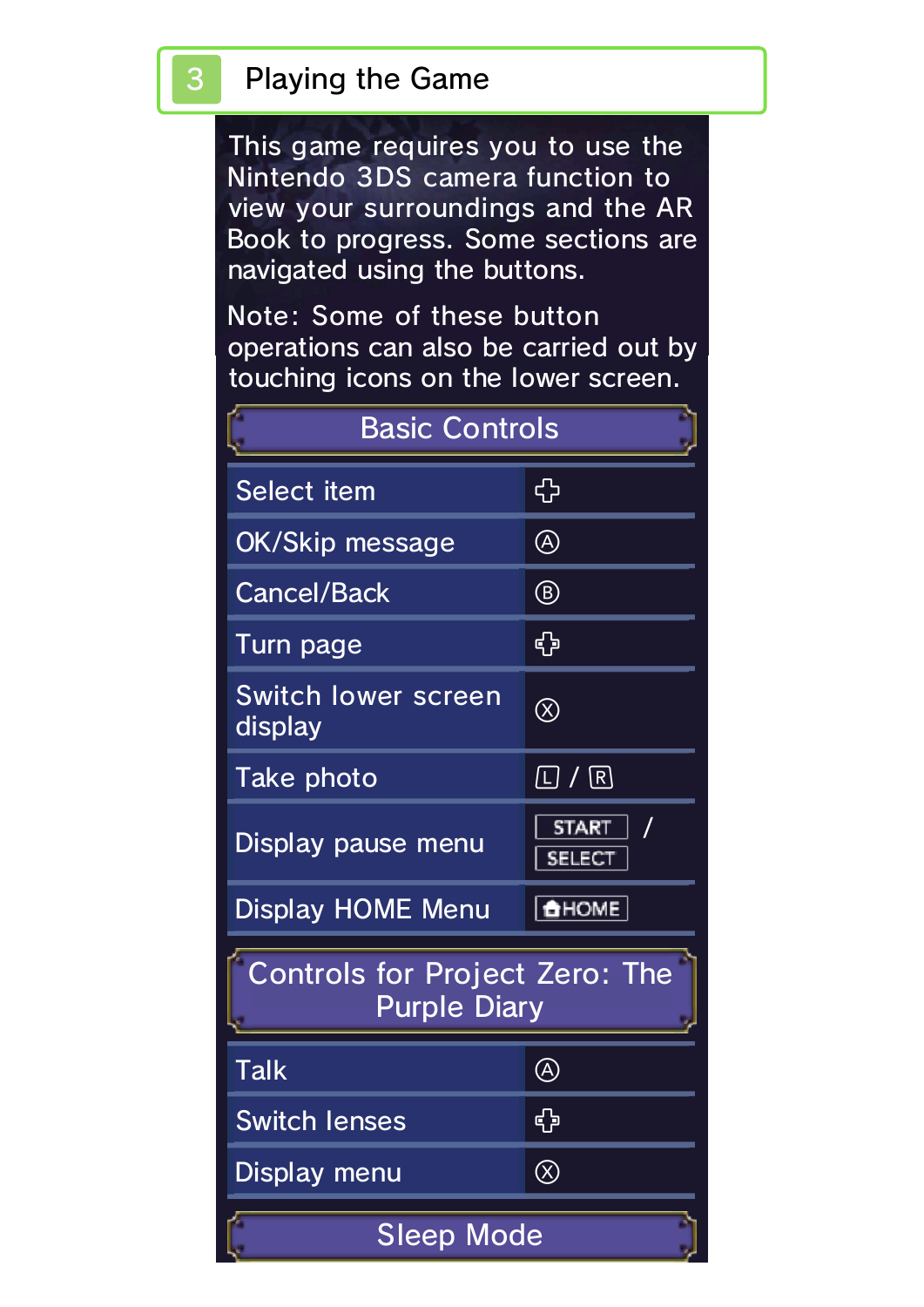Close your Nintendo 3DS system during play to activate Sleep Mode, greatly reducing battery consumption. Reopen the system to resume play.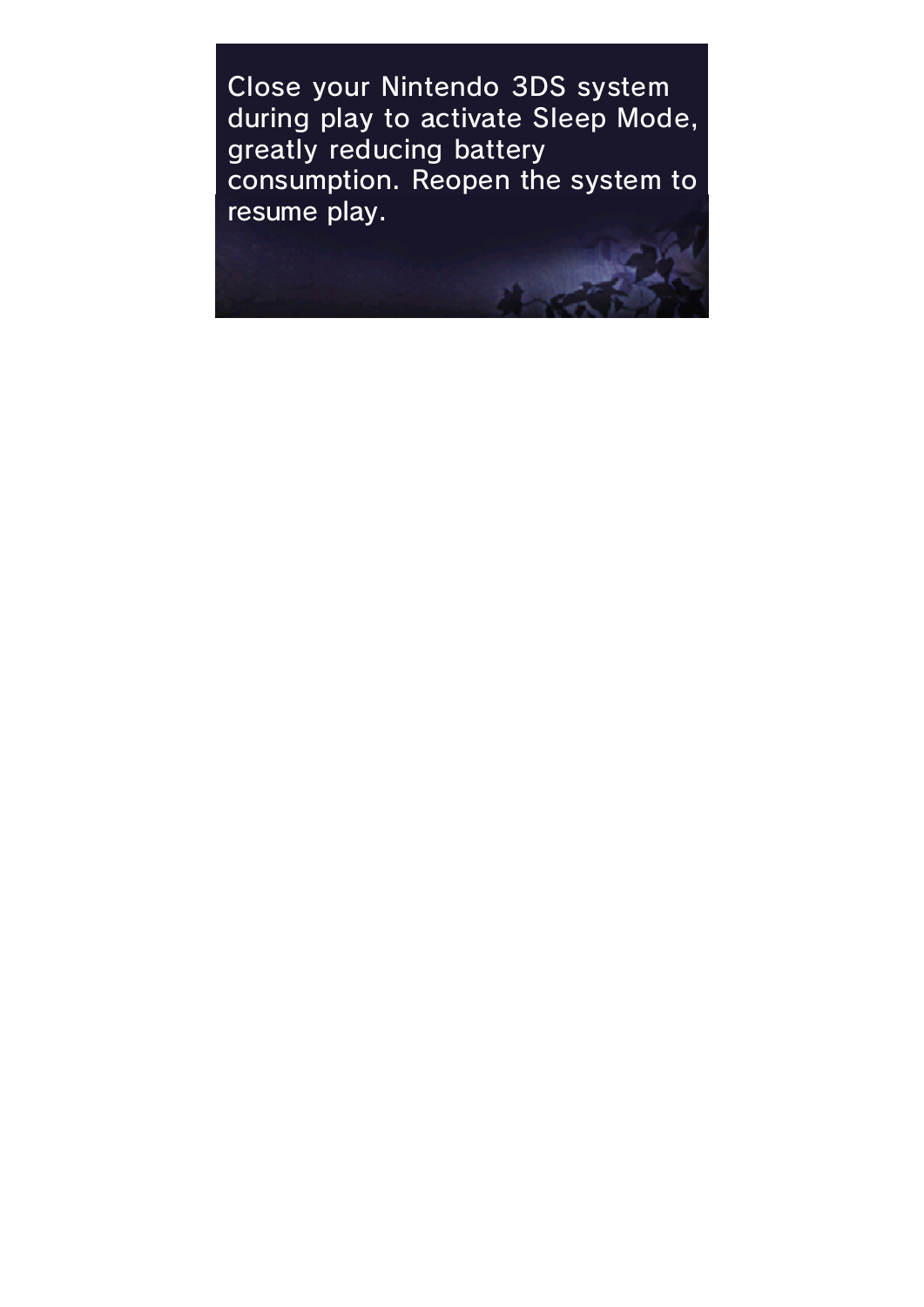### **Before Playing**

Before playing SPIRIT CAMERA: THE CURSED MEMOIR, please take note of the following precautions.

- ・ Place the AR Book on a flat, welllit surface.
- ・ If the pages of the AR Book are bent or folded, or if they are dirty, they cannot be recognised by the system. Ensure that the pages of the AR Book in use are flat on the surface, and that they are kept clean.
- ・ Keep the AR Book out of direct light, as this can interfere with the outer cameras' ability to recognise it properly.
- $\cdot$  This software involves moving the Nintendo 3DS system around while you play. Ensure that you have adequate space around you and that you hold the system firmly in both hands while playing. Failing to do so could result in injury and/or damage to surrounding objects.
- $\cdot$  The audio in this game is presented in Surround Mode. Please note that even if the sound output of the Nintendo 3DS system is set to mono or stereo, sound output during the game will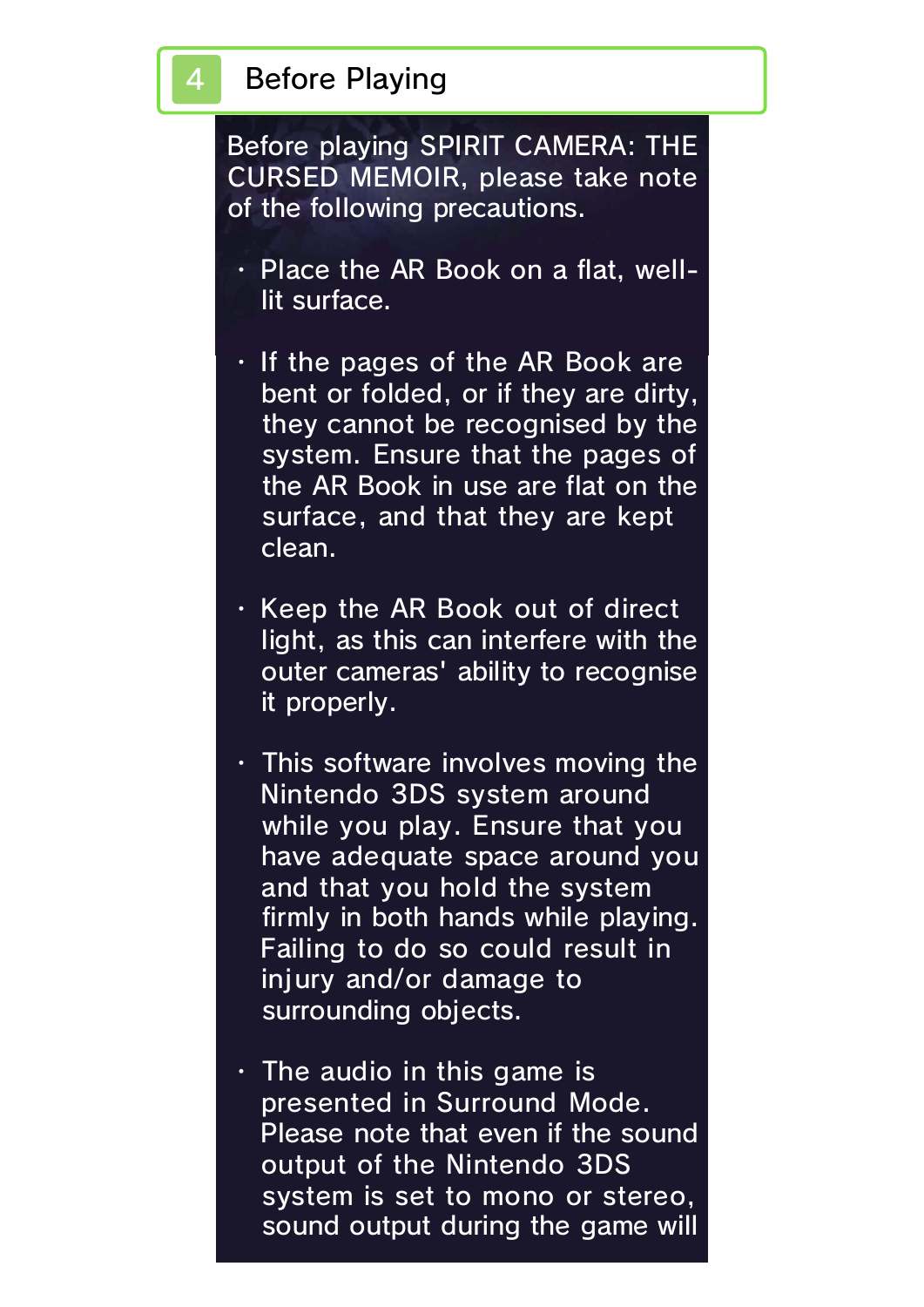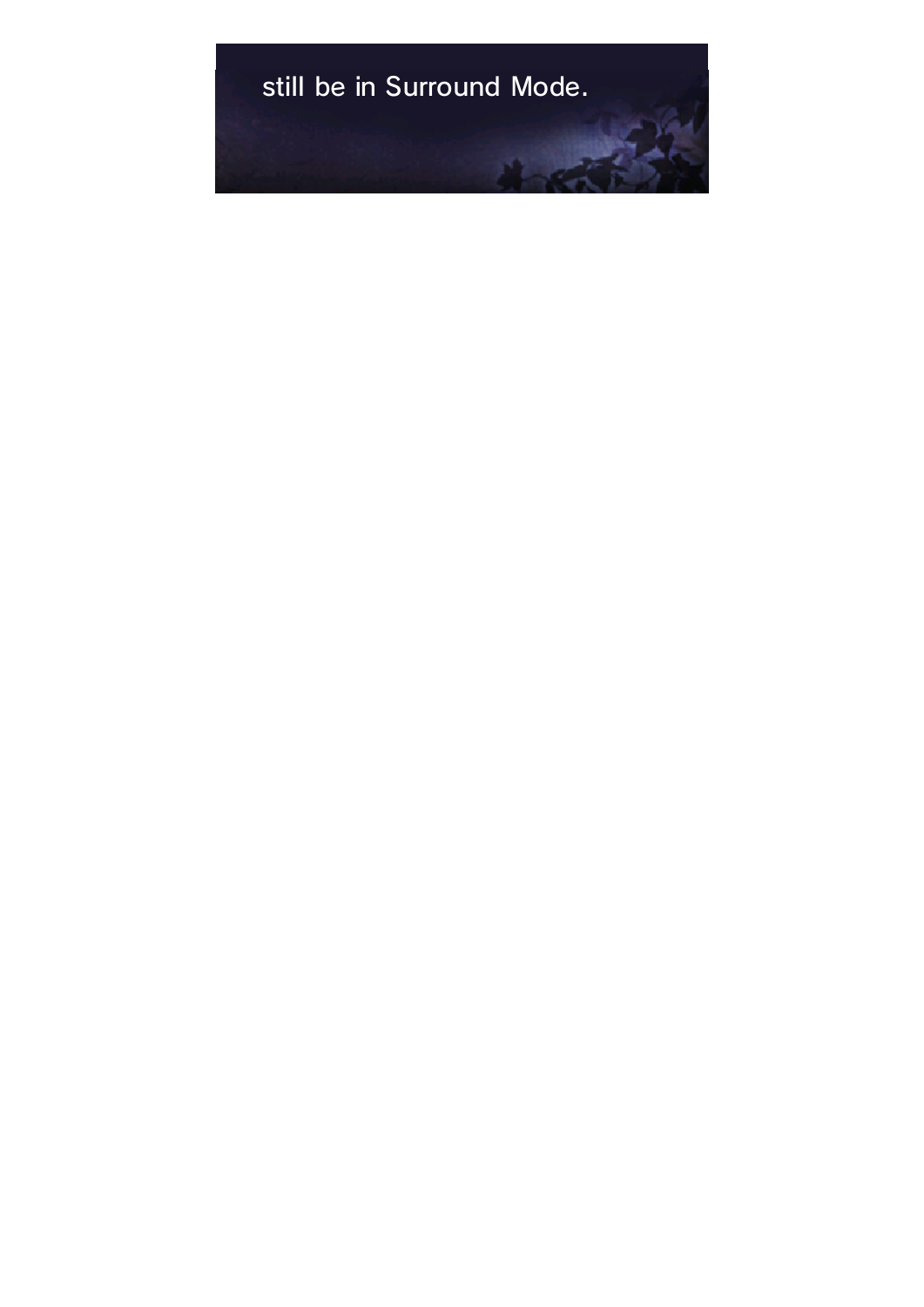# 5 Getting Started

### Mode Selection Screen

The title screen will be displayed when you start the game. Press  $\circledA$  or touch the lower screen to display the mode selection screen.



● Project Zero: The Purple Diary (p. 7) ● Spirit Camera (p. 11) ● Cursed Pages (p. 12) ● AR Test A tutorial on using the AR Book. ● Options Change your settings. ● Change Voice Language Set the audio language to ENGLISH or JAPANESE.

### Gyro Sensor Calibration

The gyro sensor will calibrate when you start a game. Place the Nintendo 3DS on a table or other flat surface, and wait a few seconds. When the gyro sensor is calibrated,  $pres<sub>0</sub>$   $\odot$ .

Note: Select CALIBRATE GYRO SENSOR in Options to manually calibrate the gyro sensor.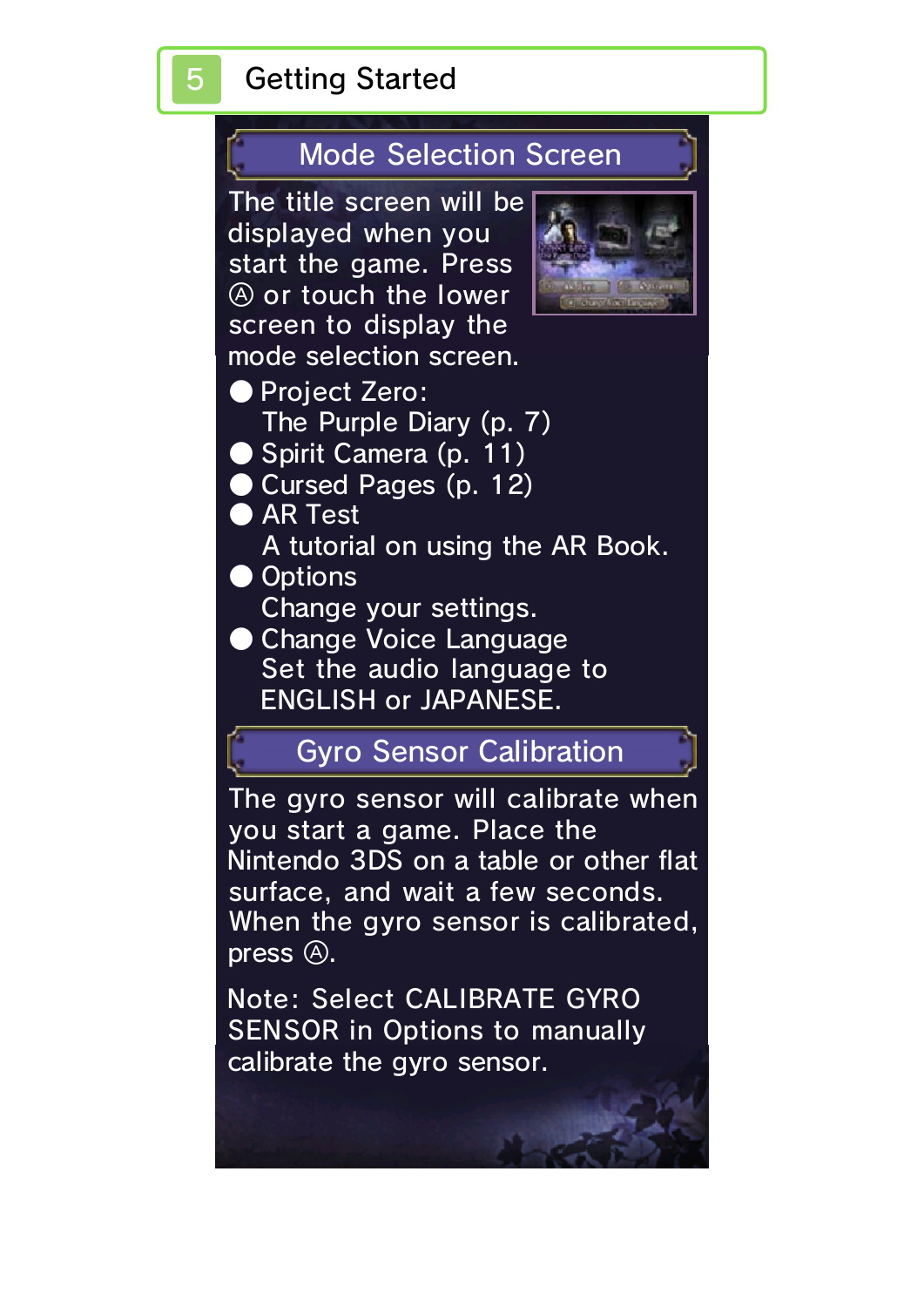### Saving

As you progress through the story, it will save automatically (autosave) when you reach certain points. The words "Saving" will appear during an autosave. When photographing spirits (p. 11) you can save the photos you've taken on an SD Card. The SD Card must be inserted into the Nintendo 3DS before playing.

Note: If there is not enough space on the SD Card, your photos will not be saved.

Deleting Save Data

"In Project Zero: The Purple Diary (p. 7), selecting THE BEGINNING will overwrite any previously attained game progress. In addition, any saved photos can be deleted using Nintendo 3DS Camera which can be accessed from the HOME Menu."

#### Reinitialising Save Data

After selecting the SPIRIT CAMERA: THE CURSED MEMOIR icon from the HOME Menu, existing save data for the game can be deleted by pressing and holding  $(A+B+\mathcal{O}+\mathcal{O})$ simultaneously.

Note: Please be aware that save data cannot be recovered once deleted or overwritten.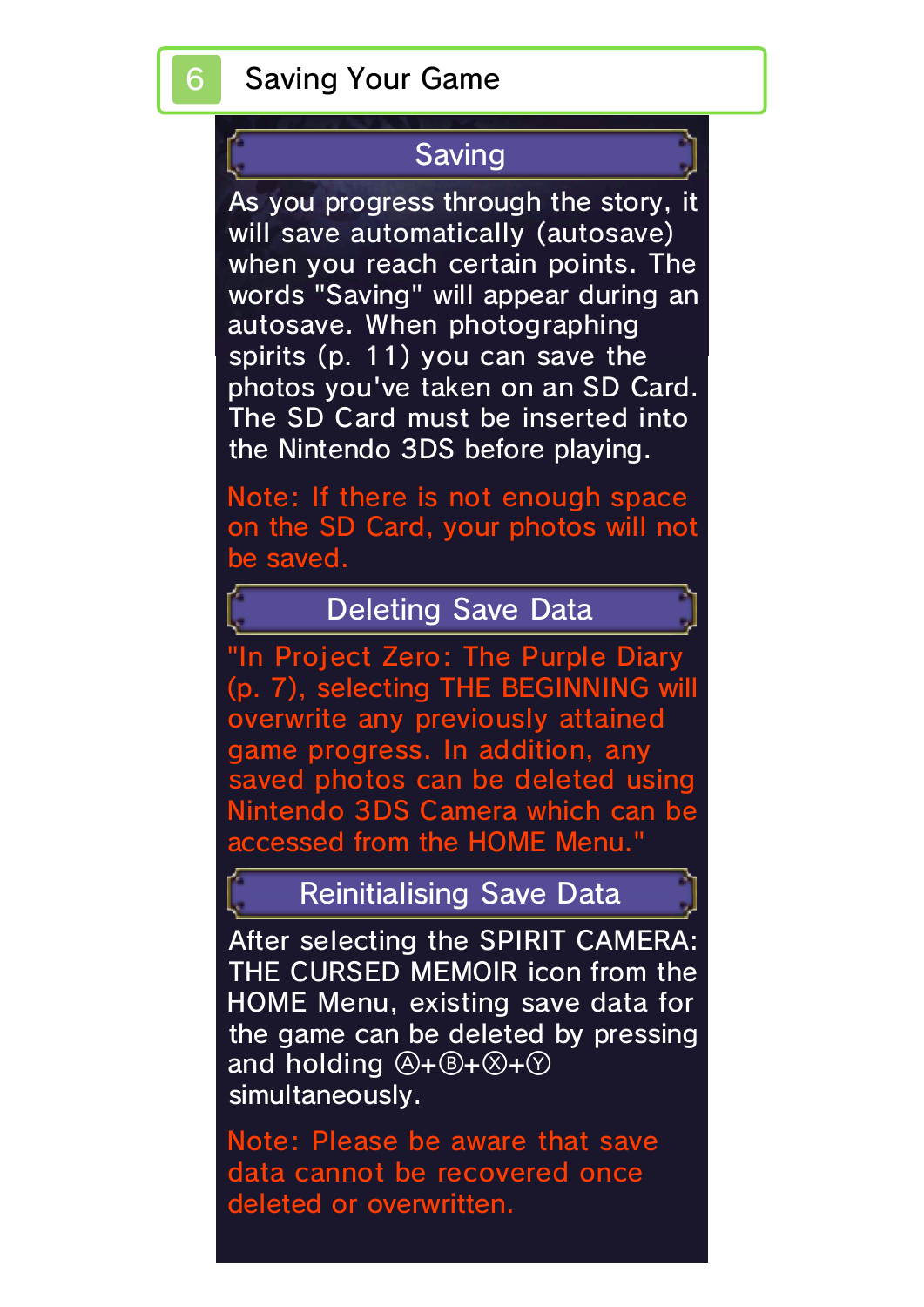#### Save Feature Warning

permanent data loss. actions could result in dirt in the terminals. These the system during saves or get saving. Make sure not to reset Game Card or SD Card while on repeatedly or remove the ● Do not turn the power off and

so be careful. Any modification is permanent, progress or loss of save data. can lead to an inability to modify your save data, as this accessories or software to Do not use external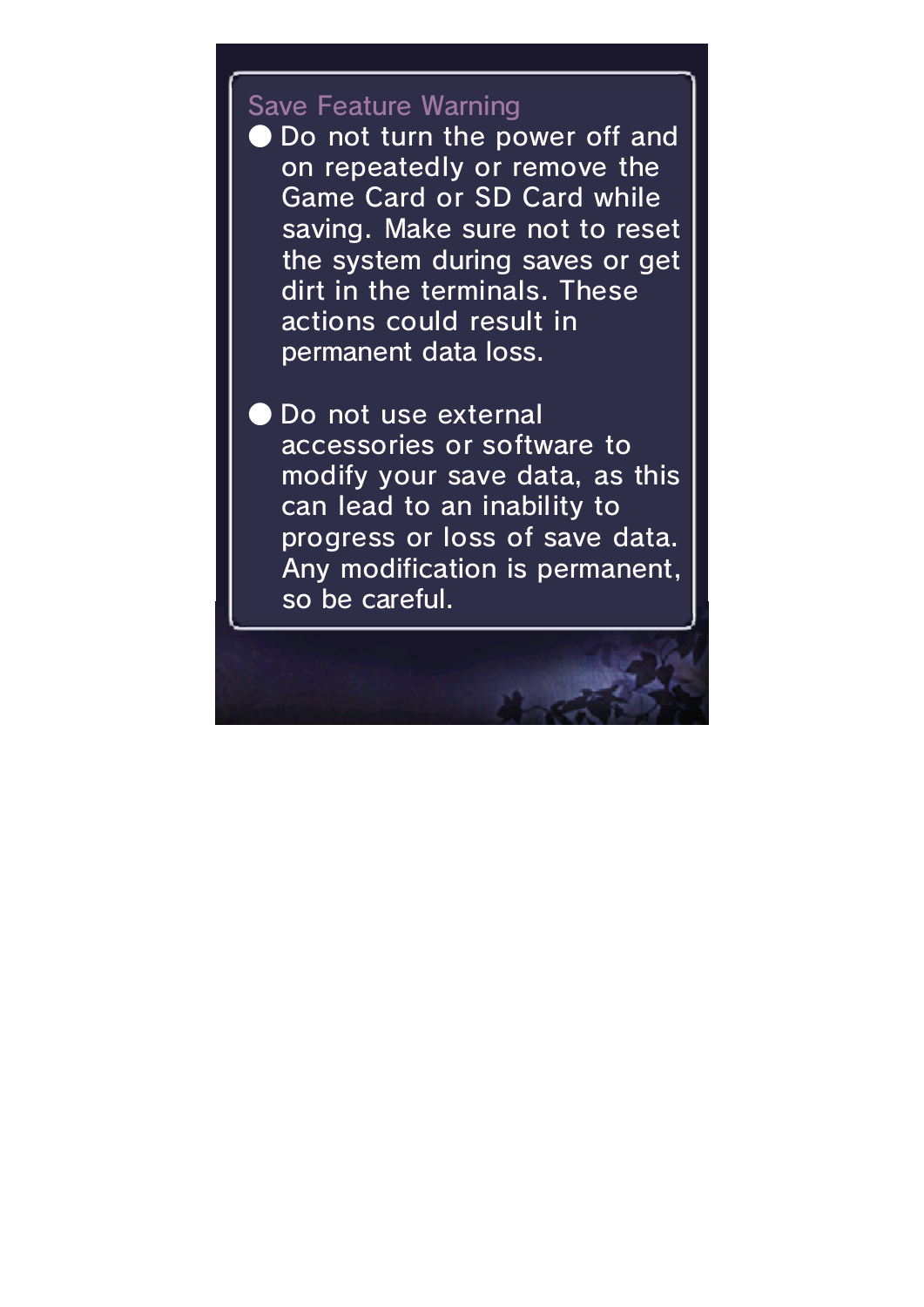# **Starting the Game**

Select PROJECT ZERO: THE PURPLE DIARY from the mode selection screen to experience the tale of the cursed purple diary. You can start the game from the menu that follows.

# The Beginning

Start the story from the beginning. When starting, you will need to save a photo of your face,



taken by the inner camera, for use in-game.

Resetting the save data will delete the saved photo of your face.

### **Continue**

Continue from your last save point.

Scene Selection

Replay scenes from PROJECT ZERO: THE PURPLE DIARY that you have cleared in the game.

### ???????

This content will be unlocked once you have cleared PROJECT ZERO: THE PURPLE DIARY.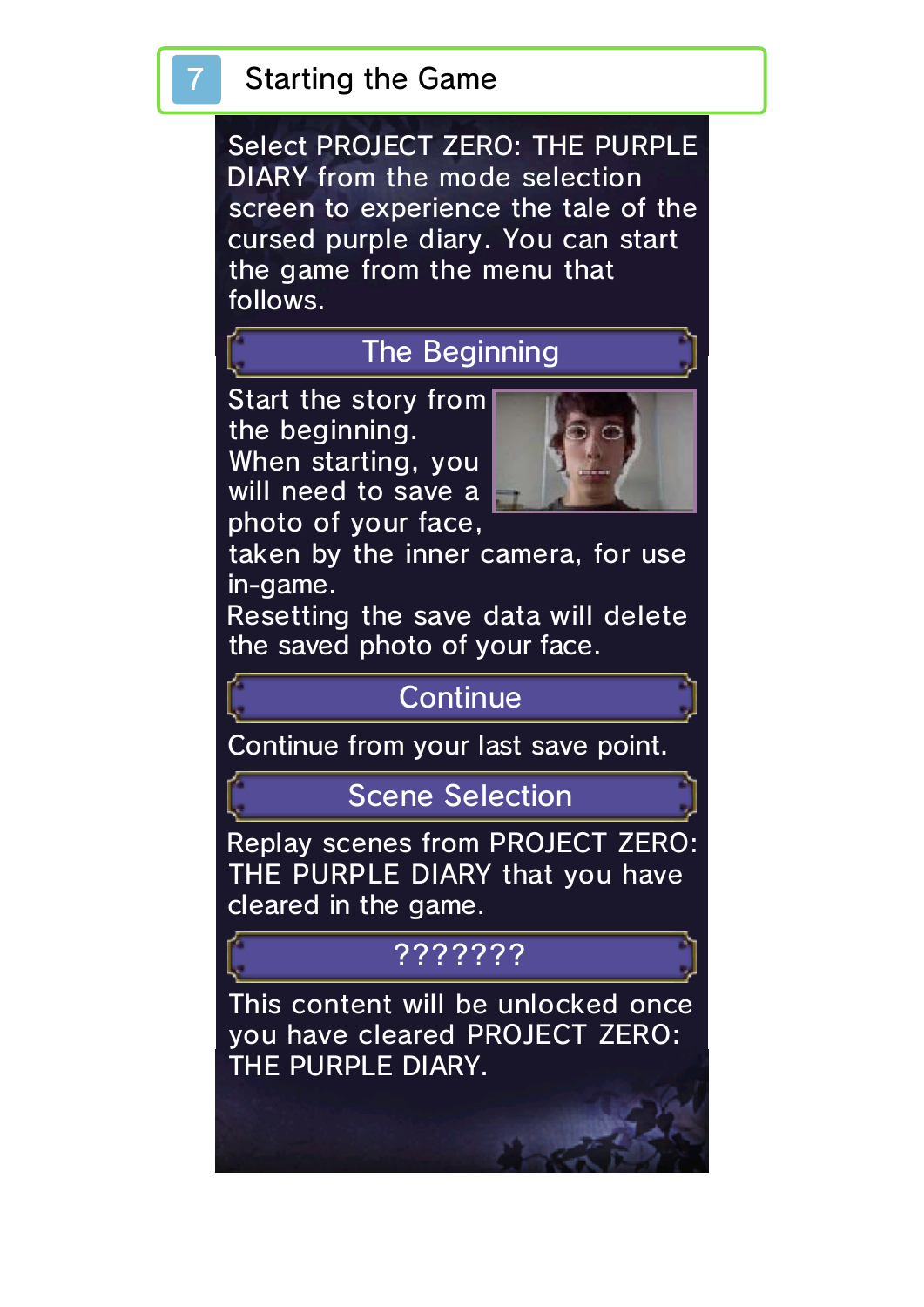# 8 The Camera Screen



The upper screen shows your surroundings as viewed through the outer cameras, and the lower screen displays messages and information.



❶ Lamp

This glows when it detects a spirit.

❷ Icons

There are 4 kinds of icons.



AR Book. to look at a page of the Appears when you need



Nintendo 3DS. moving the to look around by Appears when you need



to talk to someone. Appears when you need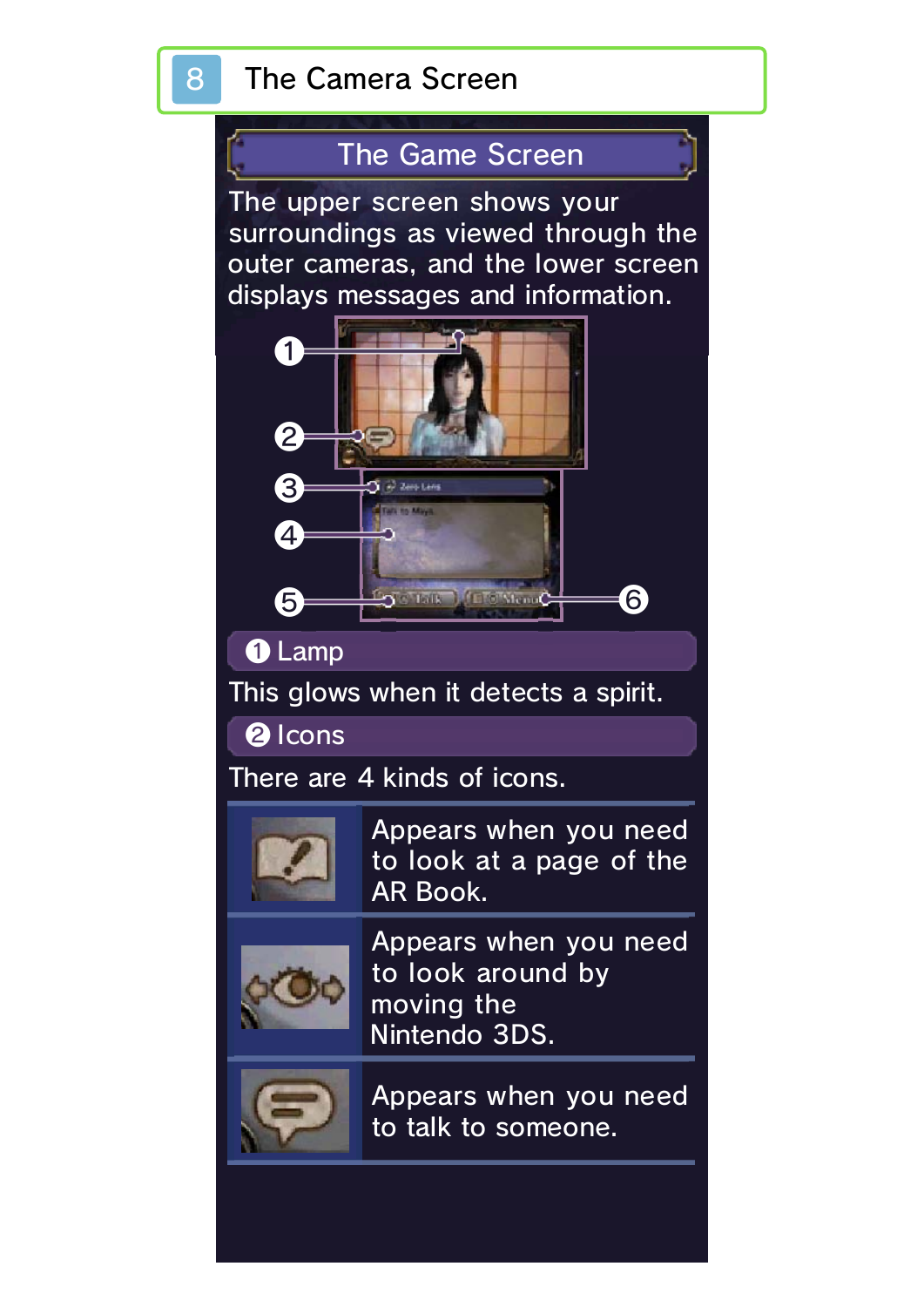

solved. actions in order to be requires additional Appears when a puzzle

❸ Current Lens

**4** Hint Window

Hints on how to progress in the game are displayed here.

**6** Talk Button

Press this button when you see someone you can talk to.

**@ Menu Button** 

Displays information and options.

The Menu Screen



Access any text items and voices you have found, and view tutorials.



Change your settings. **Options** 



Pause Game

Press | START | Or | SELECT | to display the Pause Menu.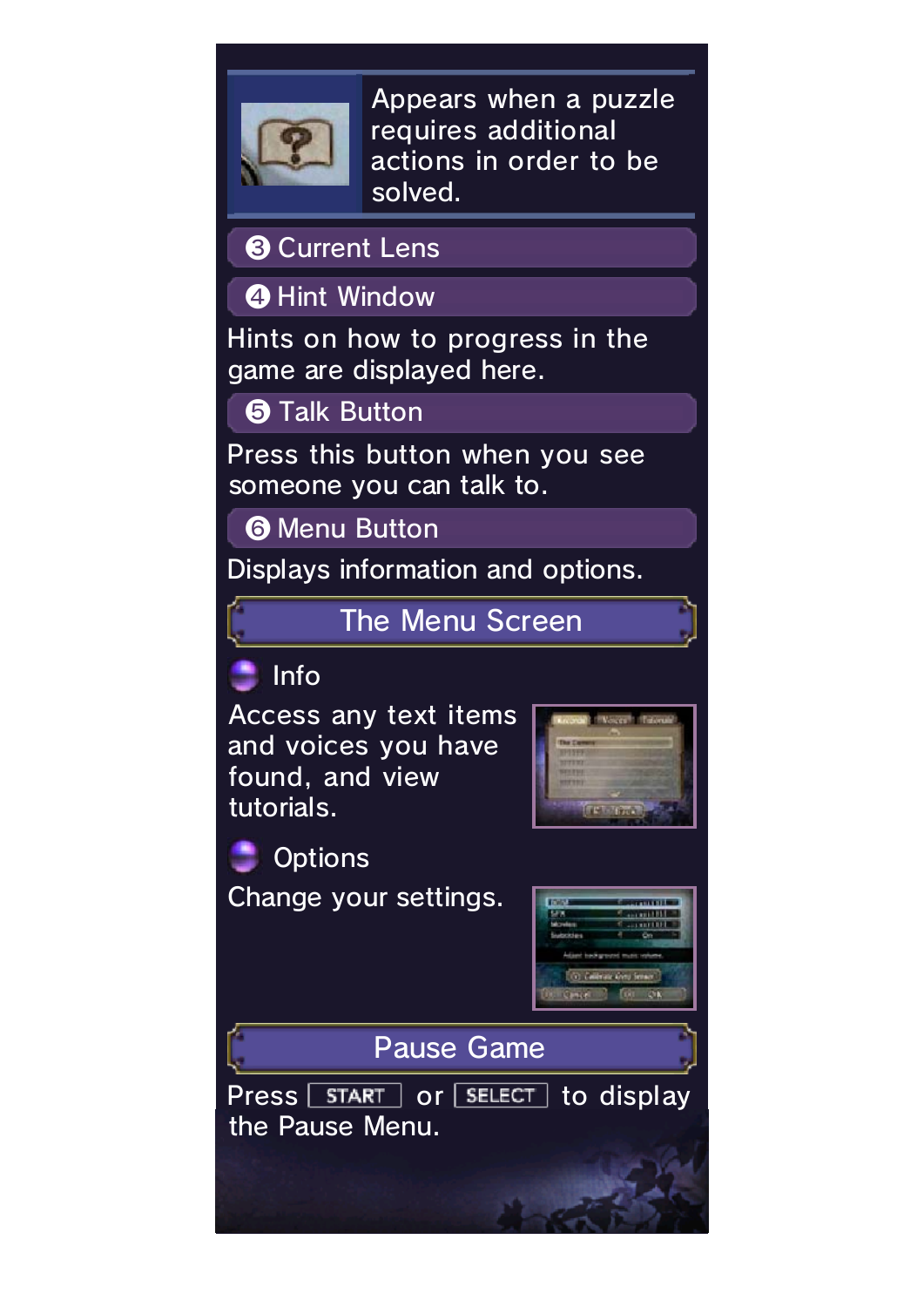#### 9 Using the Purple Diary

### Look in the Purple Diary

When **a** appears, view the purple diary with the Nintendo 3DS outer cameras.

Look through the pages of the purple diary with the outer cameras and see which page reacts. **Find a Page** 



Align the two circles by moving th e Nintendo 3DS . When correctl y aligned, the circle s will glow and trigger an event. Align the Circles



#### Hidden Puzzles

to help you. required. Use the hints provided this means another action is If the circles continue to glow,

# Looking Around

When **a** appears, look around you by moving the Nintendo 3DS.

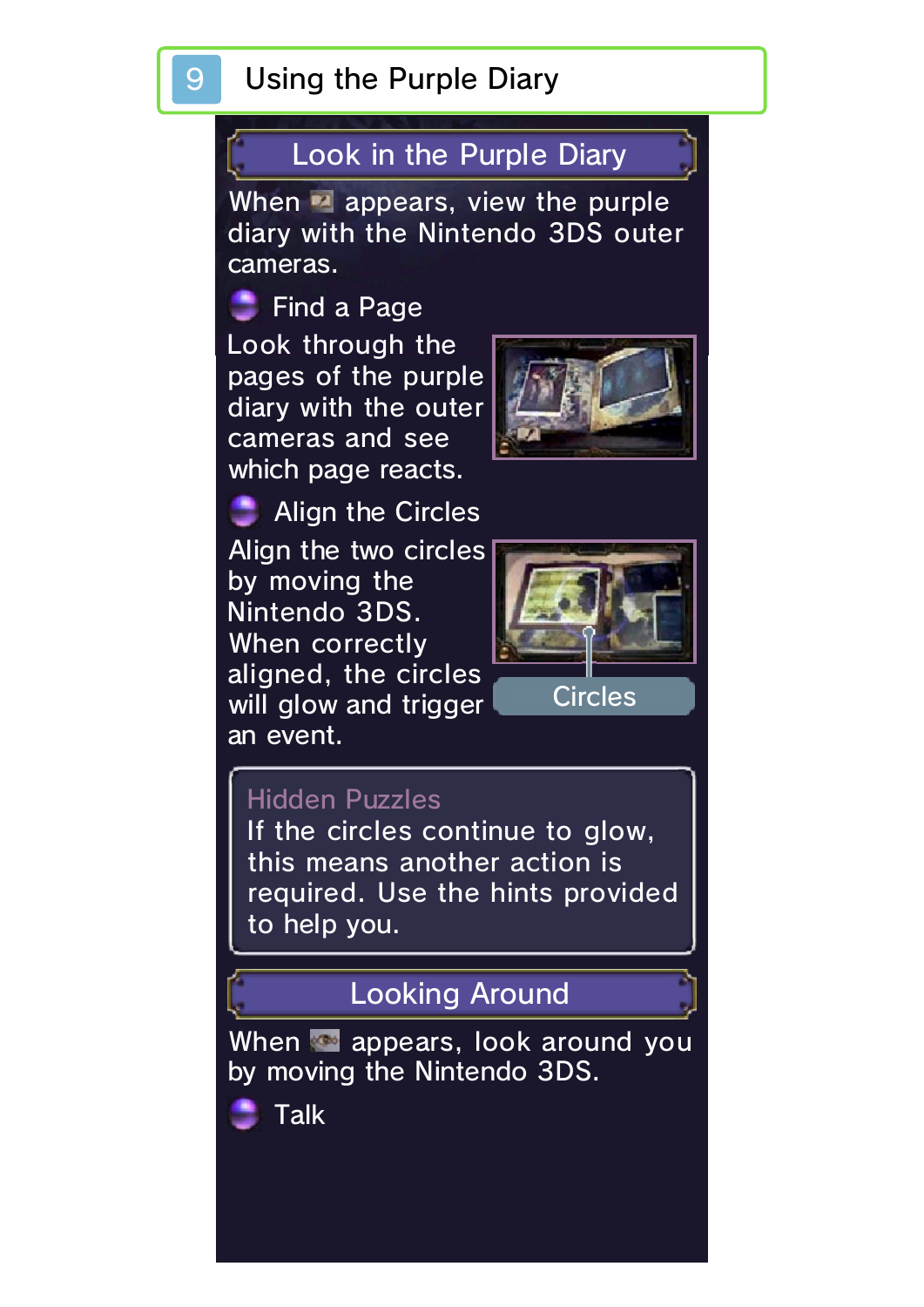When you find someone, you can talk to them. Press  $\circledA$  or touch the lower screen when  $\blacksquare$  appears.



#### Switching Lenses

you progress through the story. You will unlock more lenses as lenses using  $\overline{P}$ . these cases, you can switch the camera will react strangely. In or your surroundings, sometimes When investigating the AR Book

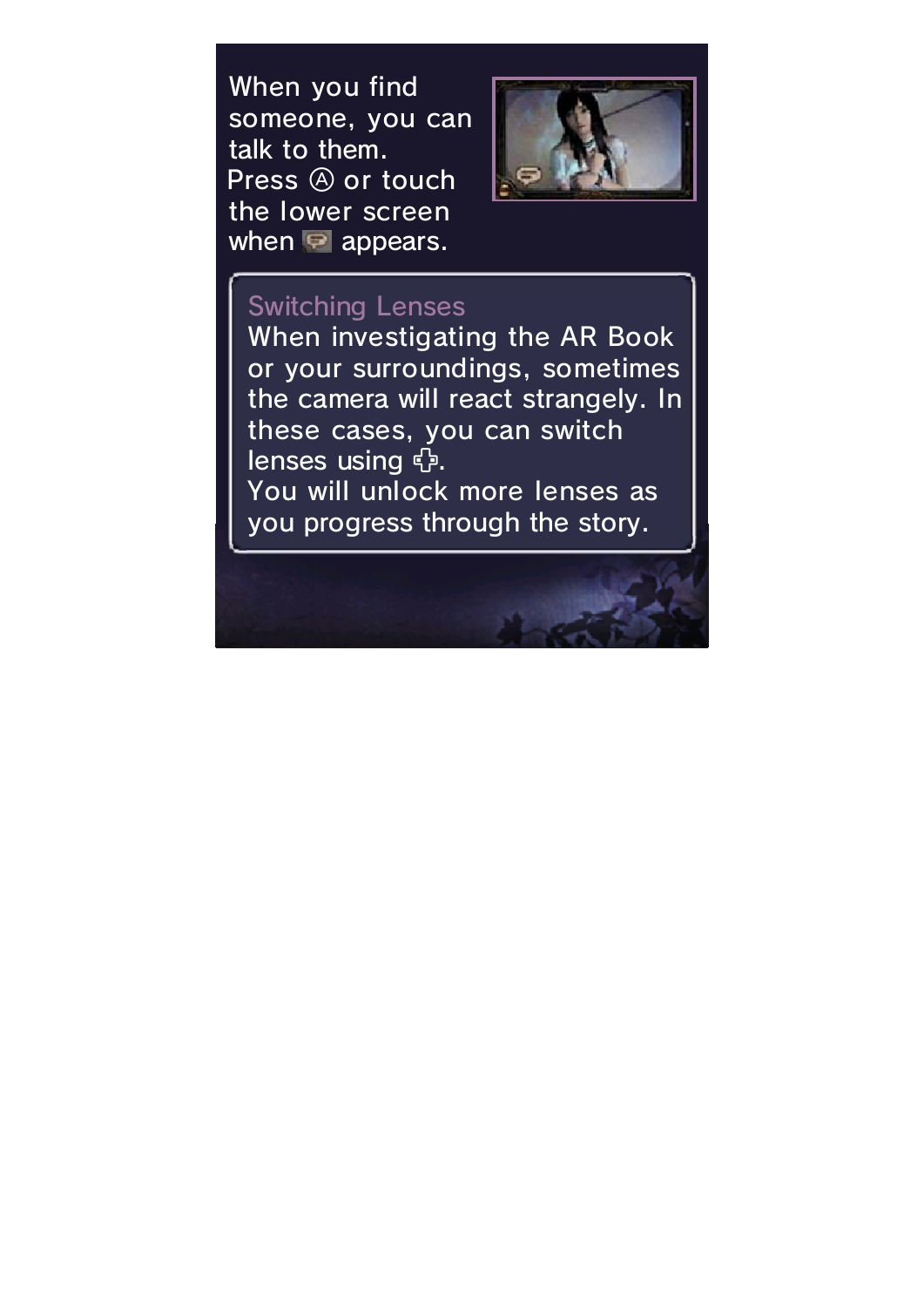# 10 Battling Spirits

The Battle Screen will be displayed when a spirit attacks.



### **O** HP Gauge

This gauge will deplete when a spirit takes damage. You win the battle when the gauge is empty.

#### ❷ Detection Guide

When the spirit is outside your field of vision, its location is indicated by an arrow.

#### ❸ Capture Circle

Once the spirit is centred within this circle, it can be photographed and damaged.

#### **4 Reload Meter**

The Reload Meter depletes when you take a photo. Only when it is full again will you be able to take another photo. The meter takes time to replenish.

#### ❺ Stamina Gauge

This gauge depletes when you take damage from a spirit's attack. When the gauge is empty, it's Game Over.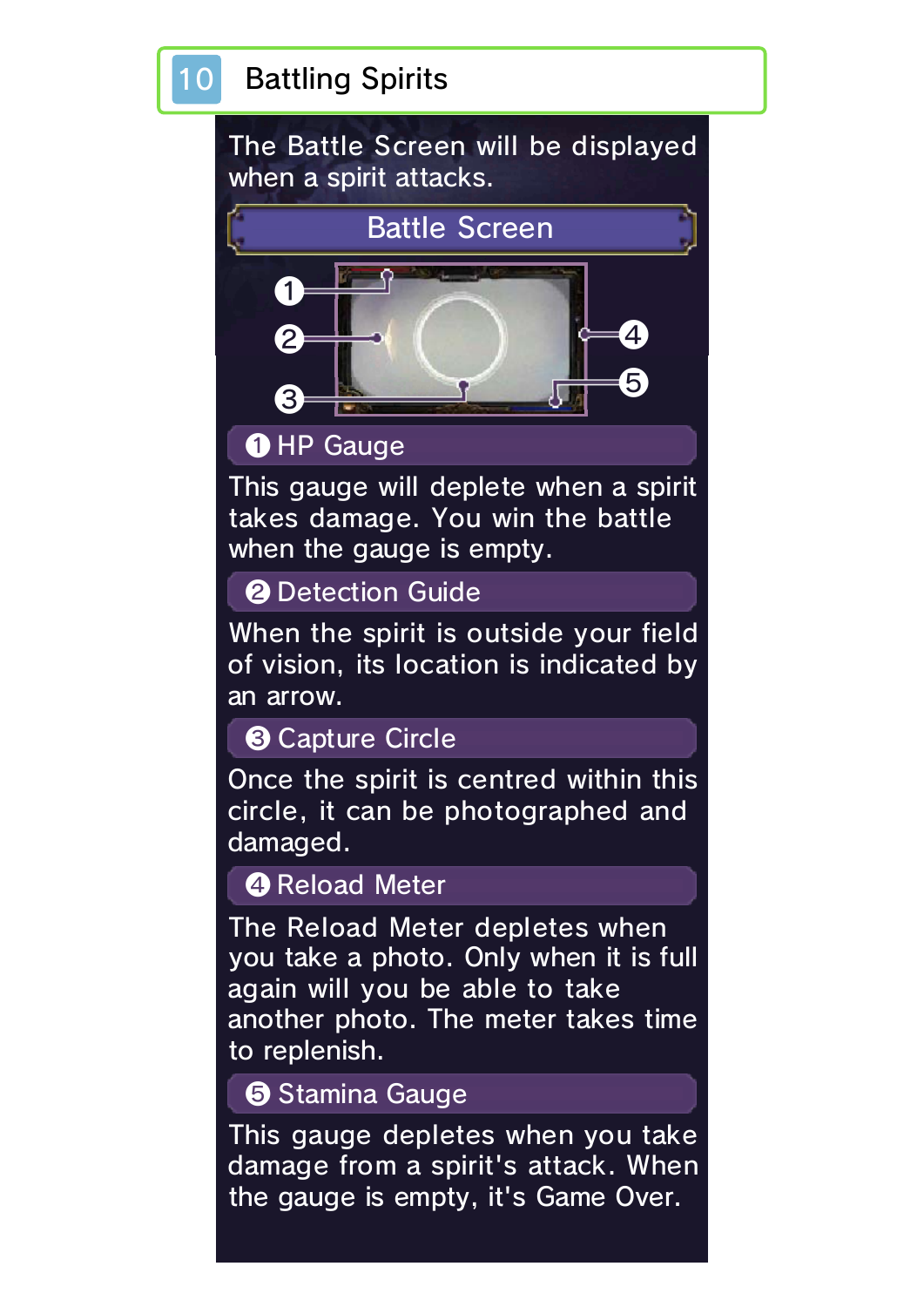# Photographing Spirits

You will mostly be fighting with the Zero Lens, though there are special circumstances in the game which require other lenses.

Centre the spirit in the Capture Circle and take a photo when the circle changes colour in order to inflict damage.

# **Charge**

The Charge Meter will begin to glow with Spirit Power when you have centred a spirit in the circle. The more Spirit Power you have charged up, the more damage you will deal.

Note: Only the Zero Lens can charge up Spirit Power.



**Meter** Charge

Shutter Chance

If you take a photo when the circle is red, you will parry a spirit's attack. You won't defend



against the attack if you don't pay attention to this timing.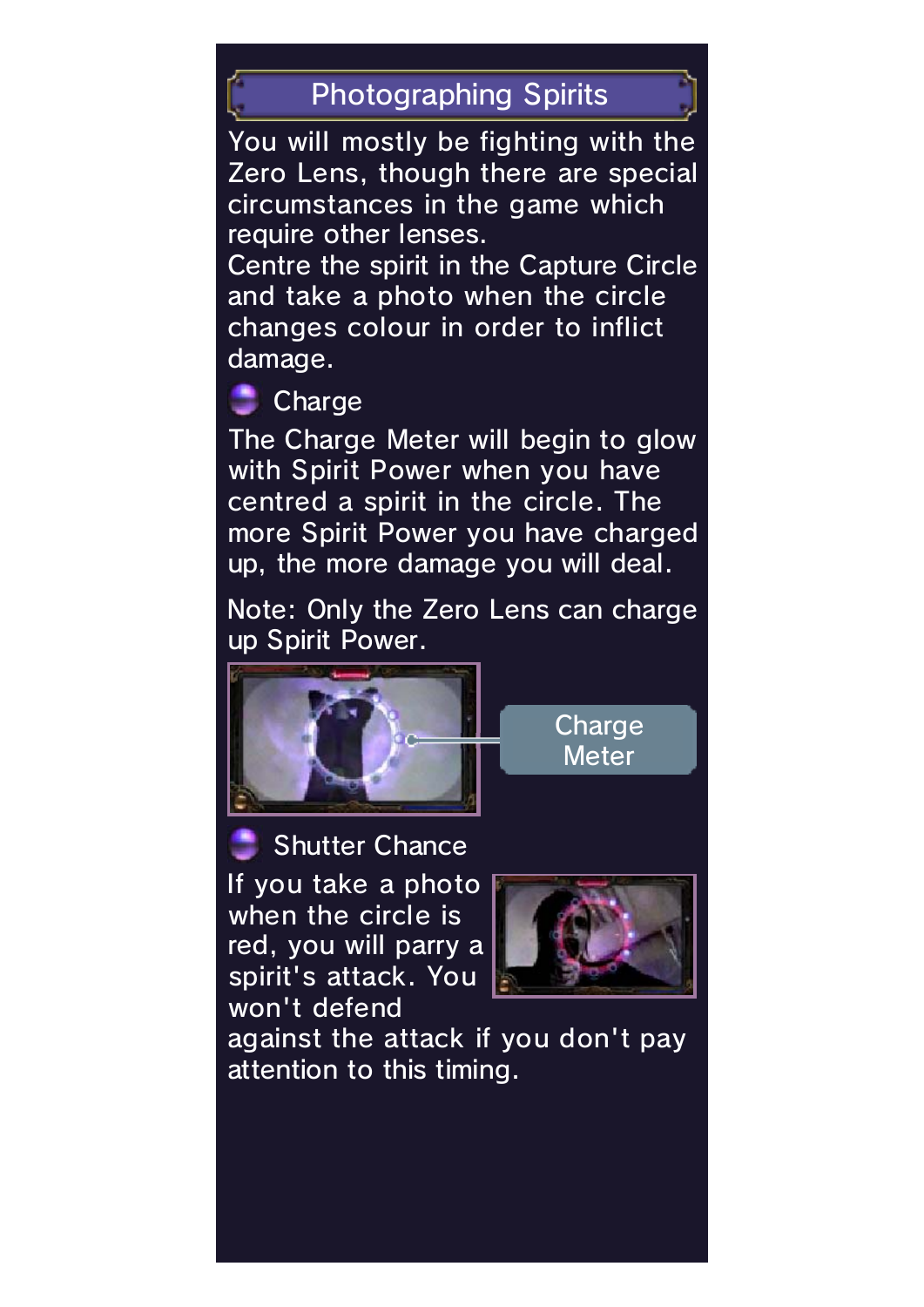# Finding Spirits

You can consult the Detection Guide to determine the direction of a spirit. However, some spirits can hide themselves, and cannot be seen using the Detection Guide. Find these spirits with the Lamp (p. 8).

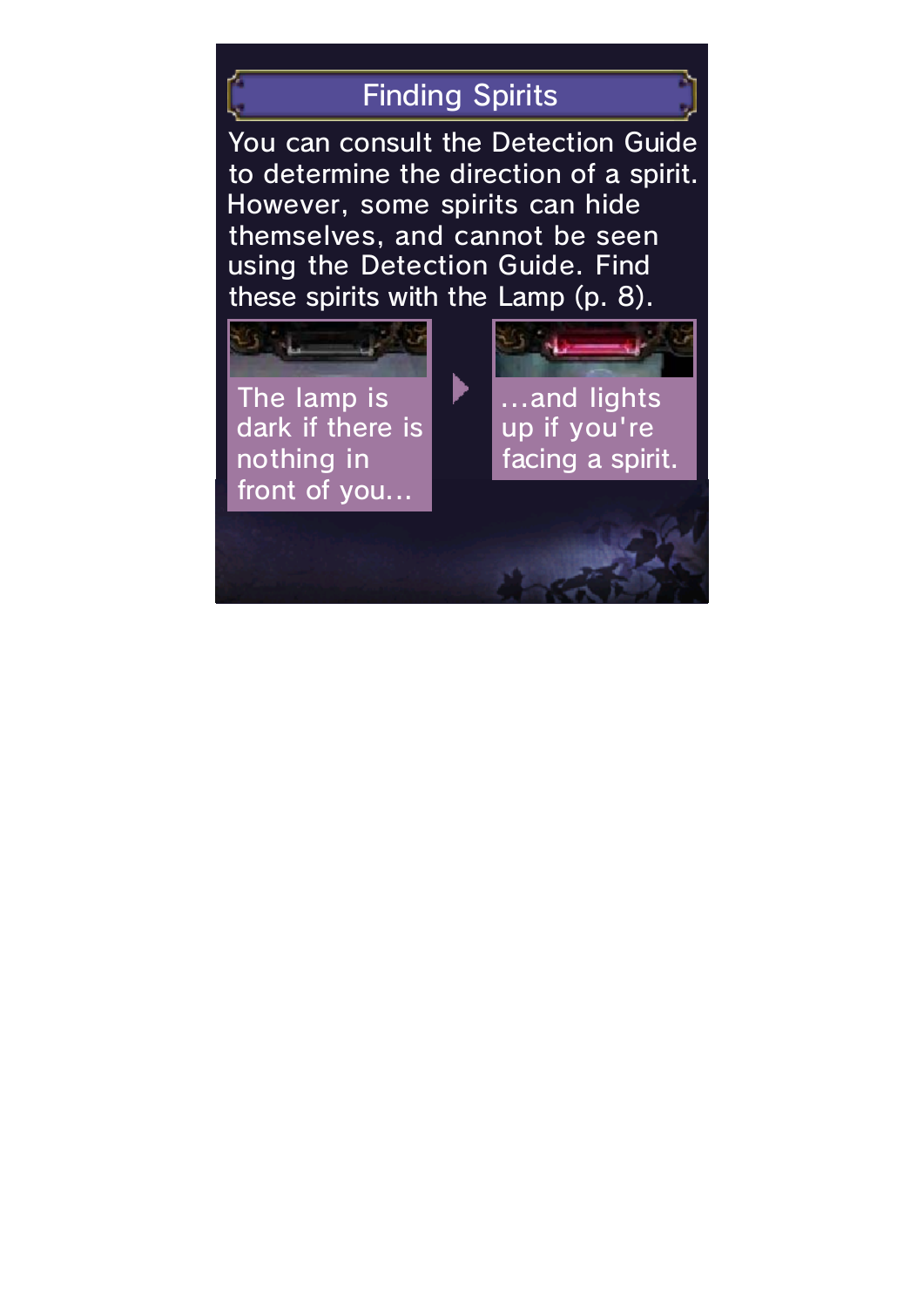### How to Play Spirit Camera

The Spirit Camera uses photos you take with the Nintendo 3DS cameras.

#### Mode Selection

Once SPIRIT CAMERA is selected from the mode selection screen, three playable options will be displayed in the menu.

Note: When photographing faces, you can switch between the inner and outer cameras.

- Spirit Photography Take photos of spirits.
- Spirit Check See what's haunting you and those around you.
- Spirit Challenge Fight the spirits which emerge from photos of people's faces.

### Taking Photos

Take pictures of people and your surroundings with the  $\mathbb{Z}/\mathbb{R}$  buttons. Photos you've taken



in Spirit Photography mode can be saved onto an SD Card and viewed using Nintendo 3DS Camera from the HOME Menu.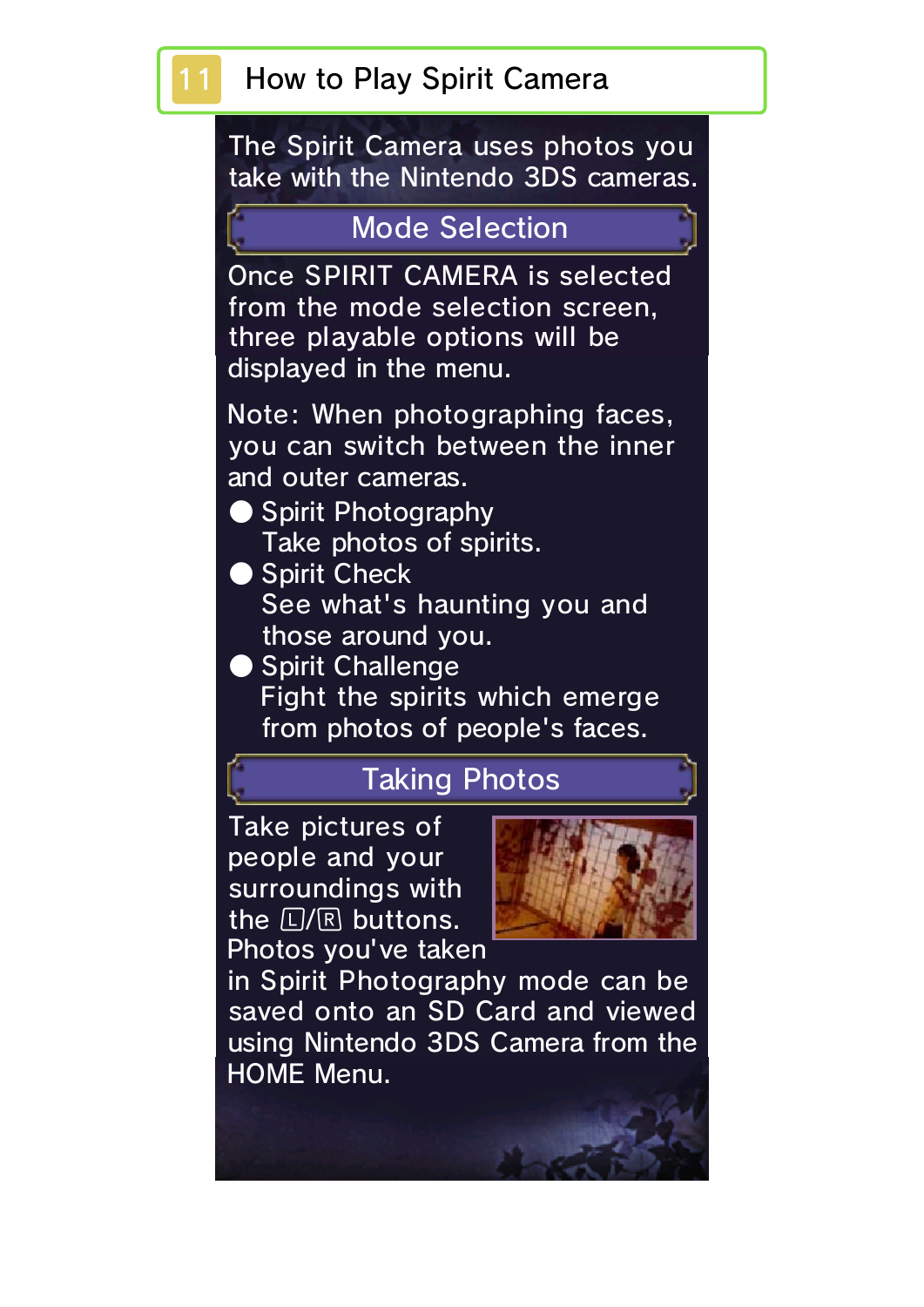Use the Nintendo 3DS cameras in conjunction with the AR Book to experience various ghostly phenomena.

### Choose a Game

Choose CURSED PAGES from the Mode Selection Screen and select a game from the menu which appears.



As you progress through the games, more will become available.

- Four Strange Masks Follow the restless gazes of the four masks and answer the questions put to you.
- The Haunted Doll Memorise the doll that rises from the AR Book, and use the camera to search your surroundings for the right one.

Note: Additional difficulty levels will become available as you progress through this mode.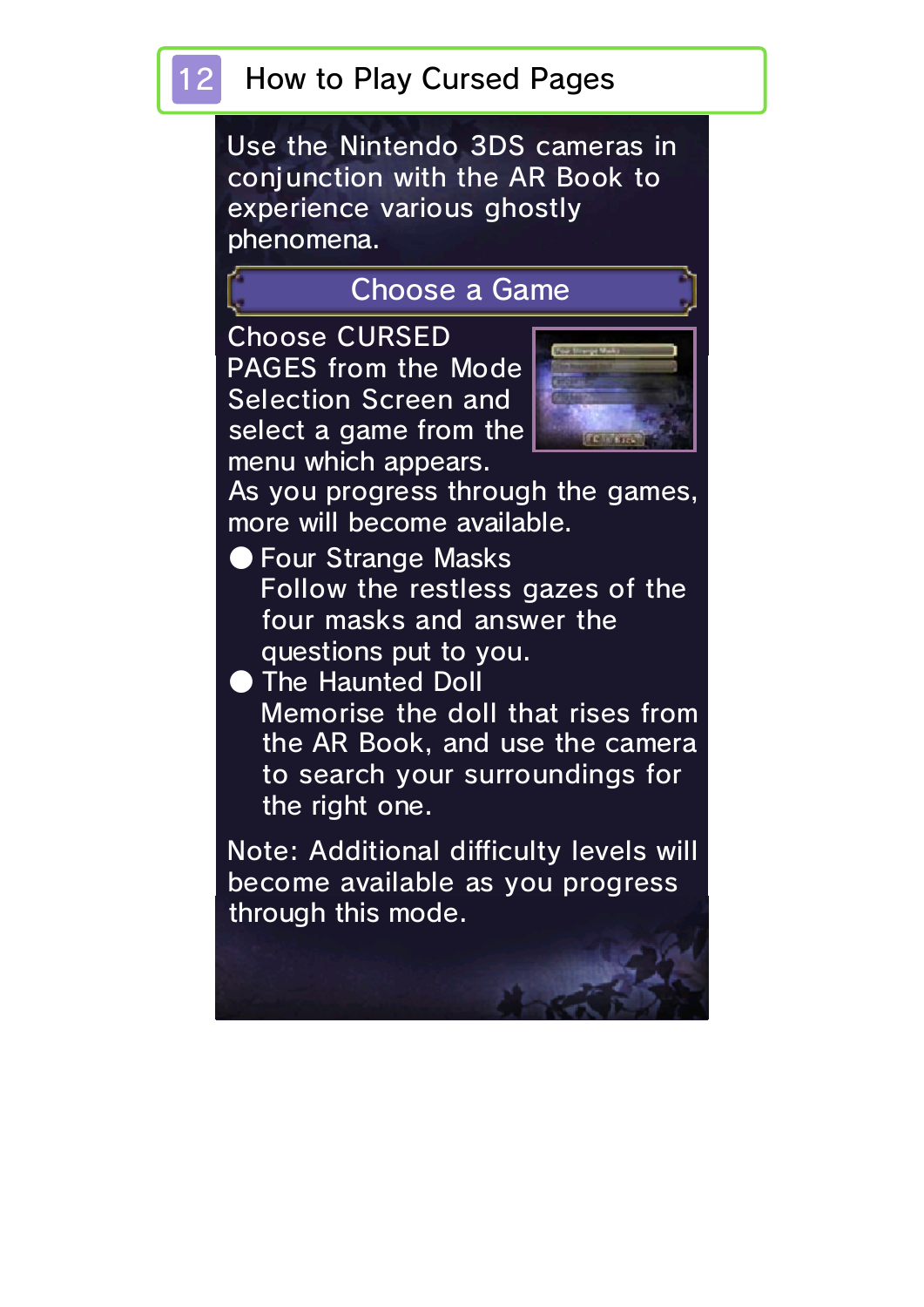### Powered by **iii) obiclip**

[OpenCV] License Agreement For Open Source Computer Vision Library

Copyright © 2000-2008, Intel Corporation, all rights reserved. Copyright © 2008-2010, Willow Garage Inc., all rights reserved. Third party copyrights are property of their respective owners.

Redistribution and use in source and binary forms, with or without modification, are permitted provided that the following conditions are met:

Redistribution's of source code must retain the above copyright notice, this list of conditions and the following disclaimer.

Redistribution's in binary form must reproduce the above copyright notice, this list of conditions and the following disclaimer in the documentation and/or other materials provided with the distribution.

The name of the copyright holders may not be used to endorse or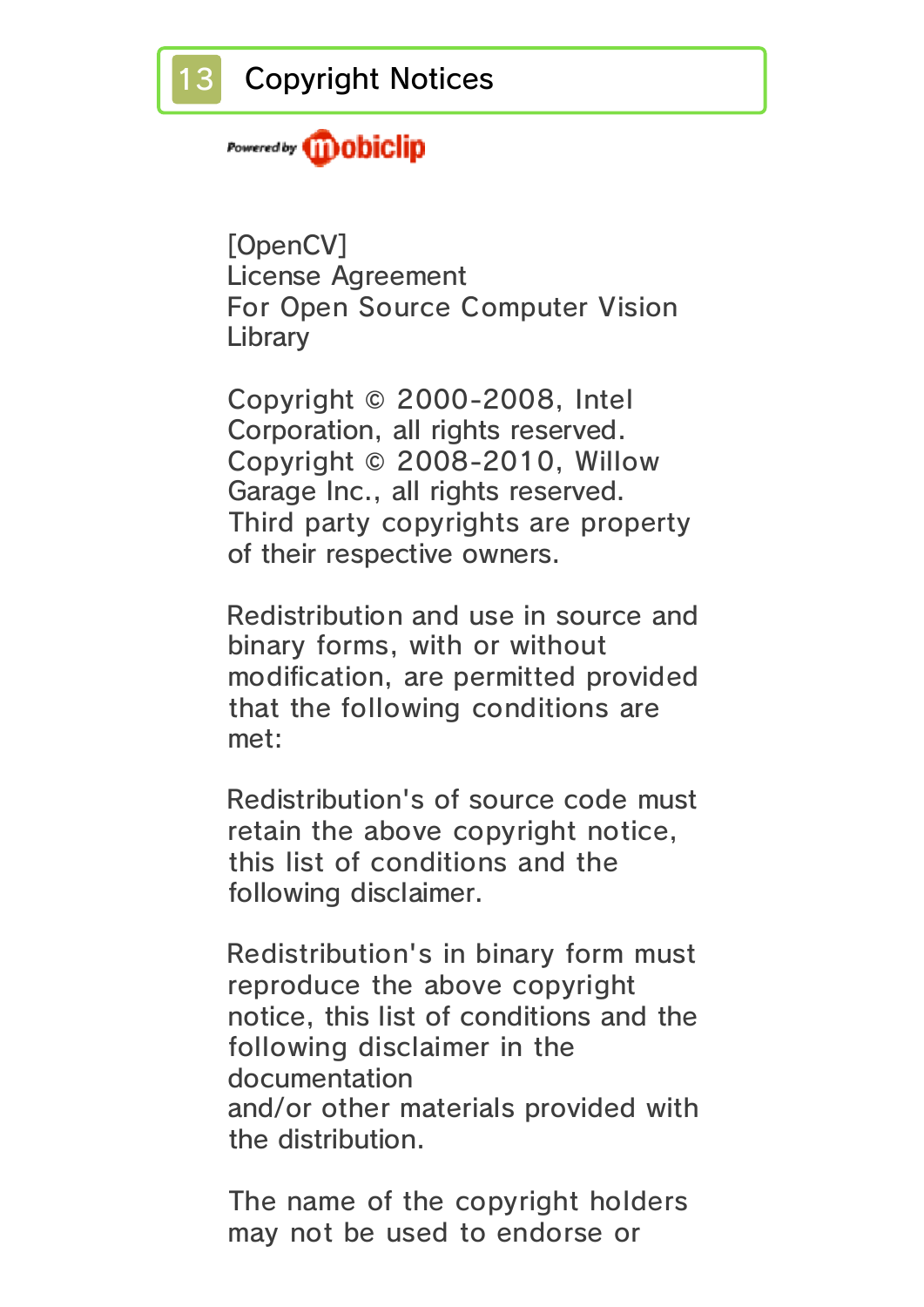promote products derived from this software without specific prior written permission.

This software is provided by the copyright holders and contributors "as is" and any express or implied warranties, including, but not limited to, the implied warranties of merchantability and fitness for a particular purpose are disclaimed. In no event shall the Intel Corporation or contributors be liable for any direct, indirect, incidental, special, exemplary, or consequential damages (including, but not limited to, procurement of substitute goods or services; loss of use, data, or profits; or business interruption) however caused and on any theory of liability, whether in contract, strict liability, or tort (including negligence or otherwise) arising in any way out of the use of this software, even if advised of the possibility of such damage.

[Flann]

Software License Agreement (BSD License)

Copyright 2008-2009 Marius Muja (mariusm@cs.ubc.ca). All rights reserved. Copyright 2008-2009 David G. Lowe (lowe@cs.ubc.ca). All rights reserved.

THE BSD LICENSE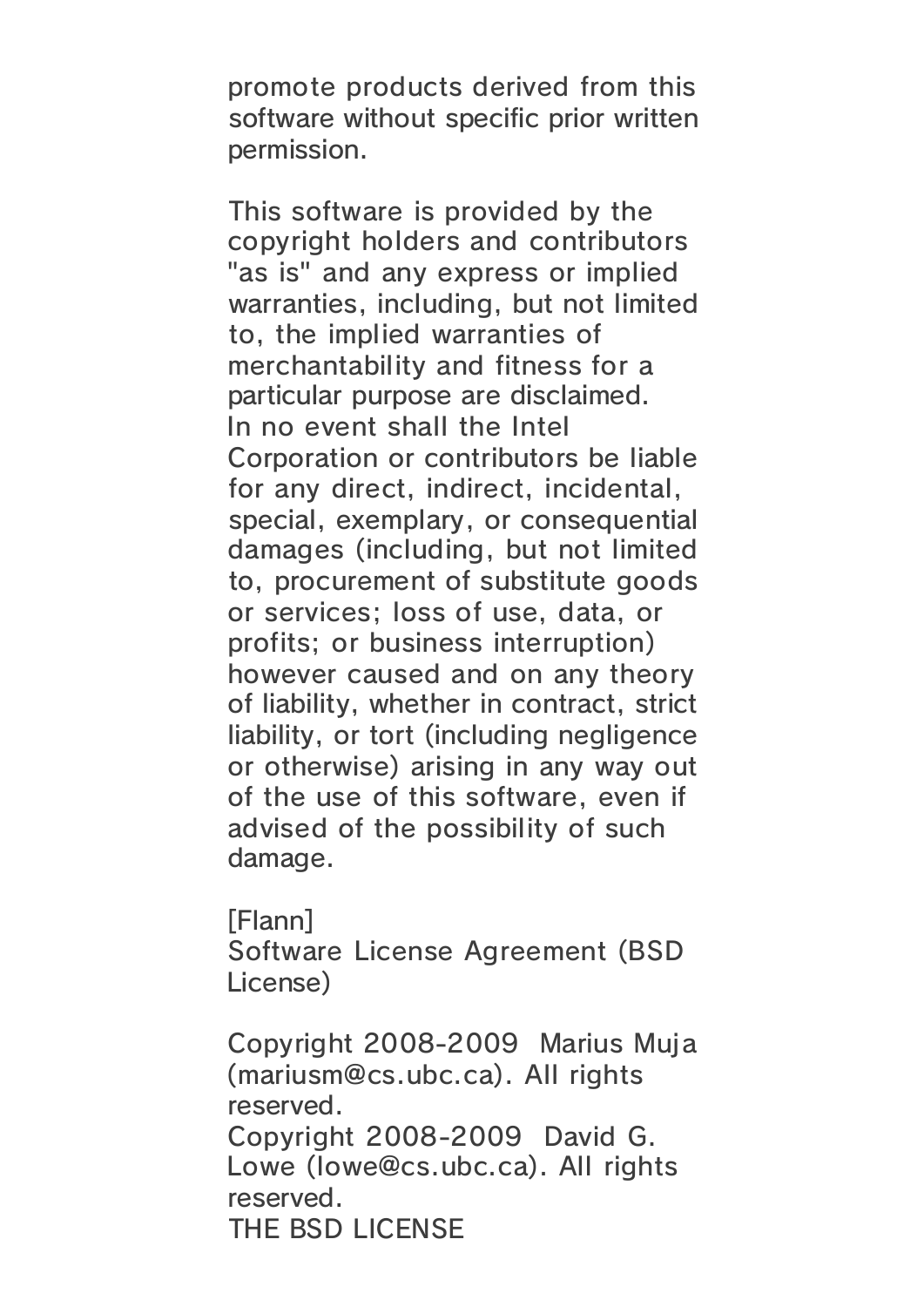Redistribution and use in source and binary forms, with or without modification, are permitted provided that the following conditions are met:

- 1. Redistributions of source code must retain the above copyright notice, this list of conditions and the following disclaimer.
- 2. Redistributions in binary form must reproduce the above copyright notice, this list of conditions and the following disclaimer in the documentation and/or other materials provided with the distribution.

THIS SOFTWARE IS PROVIDED BY THE AUTHOR ''AS IS'' AND ANY EXPRESS OR IMPLIED WARRANTIES, INCLUDING, BUT NOT LIMITED TO, THE IMPLIED WARRANTIES OF MERCHANTABILITY AND FITNESS FOR A PARTICULAR PURPOSE ARE DISCLAIMED.

IN NO EVENT SHALL THE AUTHOR BE LIABLE FOR ANY DIRECT, INDIRECT, INCIDENTAL, SPECIAL, EXEMPLARY, OR CONSEQUENTIAL DAMAGES (INCLUDING, BUT NOT LIMITED TO, PROCUREMENT OF SUBSTITUTE GOODS OR SERVICES; LOSS OF USE, DATA, OR PROFITS; OR BUSINESS INTERRUPTION) HOWEVER CAUSED AND ON ANY THEORY OF LIABILITY, WHETHER IN CONTRACT, STRICT LIABILITY, OR TORT (INCLUDING NEGLIGENCE OR OTHERWISE) ARISING IN ANY WAY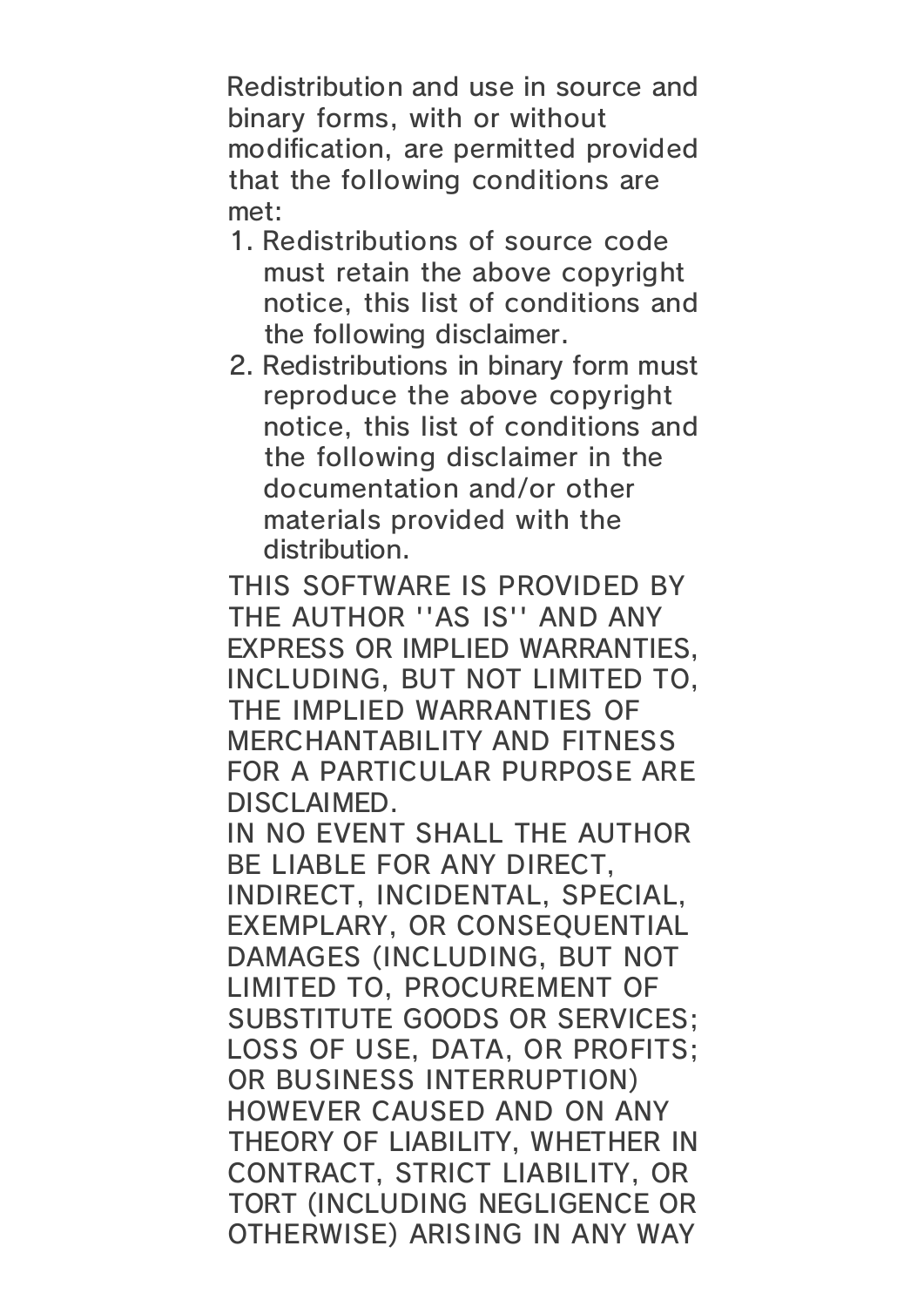OUT OF THE USE OF THIS SOFTWARE, EVEN IF ADVISED OF THE POSSIBILITY OF SUCH DAMAGE.

[lapack] Copyright © 1992-2008 The University of Tennessee. All rights reserved.

Redistribution and use in source and binary forms, with or without modification, are permitted provided that the following conditions are met:

- Redistributions of source code must retain the above copyright notice, this list of conditions and the following disclaimer.

- Redistributions in binary form must reproduce the above copyright notice, this list of conditions and the following disclaimer listed in this license in the documentation and/or other materials provided with the distribution.

- Neither the name of the copyright holders nor the names of its contributors may be used to endorse or promote products derived from this software without specific prior written permission.

THIS SOFTWARE IS PROVIDED BY THE COPYRIGHT HOLDERS AND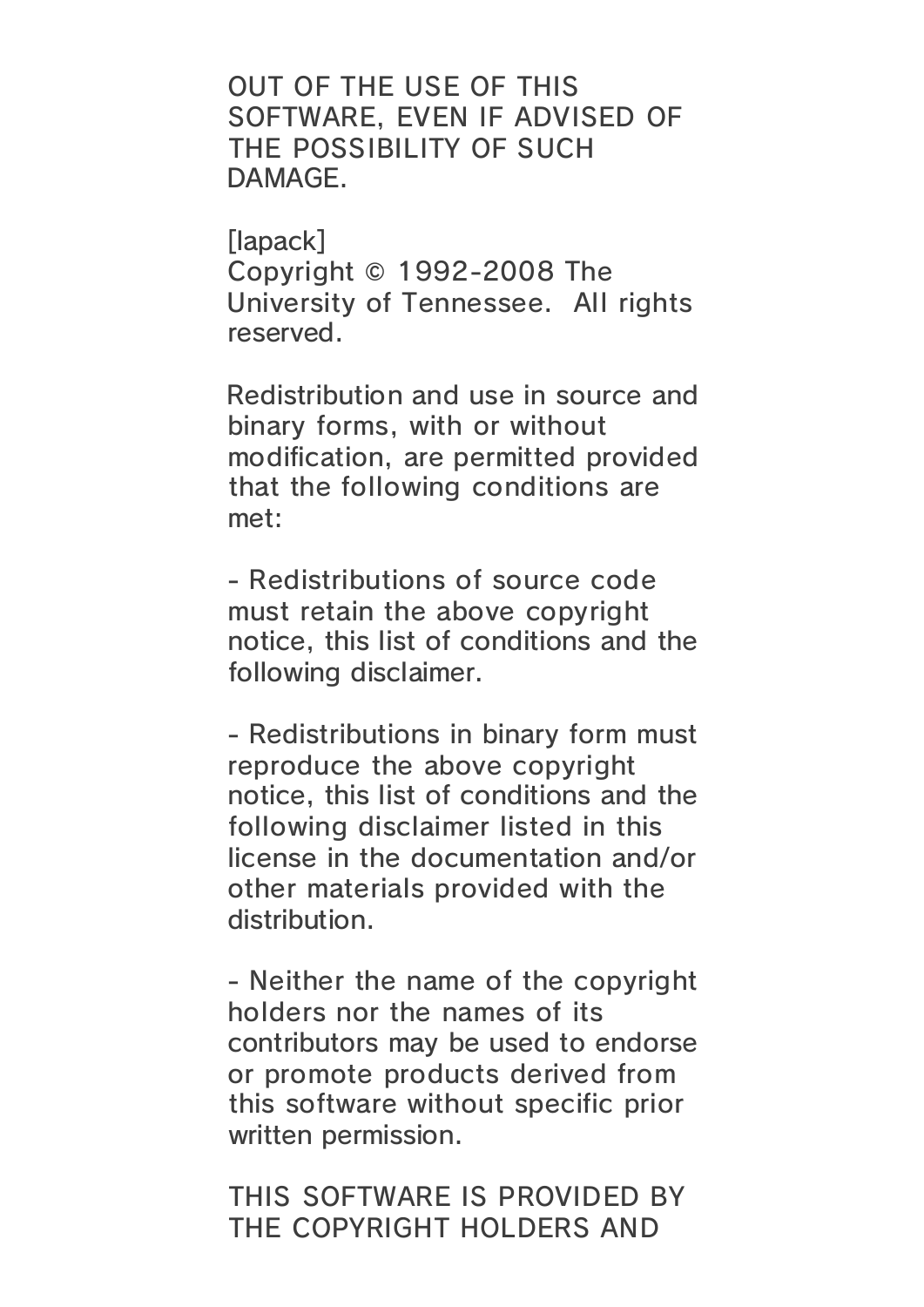CONTRIBUTORS "AS IS" AND ANY EXPRESS OR IMPLIED WARRANTIES, INCLUDING, BUT NOT LIMITED TO, THE IMPLIED WARRANTIES OF MERCHANTABILITY AND FITNESS FOR A PARTICULAR PURPOSE ARE DISCLAIMED. IN NO EVENT SHALL THE COPYRIGHT OWNER OR CONTRIBUTORS BE LIABLE FOR ANY DIRECT, INDIRECT, INCIDENTAL, SPECIAL, EXEMPLARY, OR CONSEQUENTIAL DAMAGES (INCLUDING, BUT NOT LIMITED TO, PROCUREMENT OF SUBSTITUTE GOODS OR SERVICES; LOSS OF USE, DATA, OR PROFITS; OR BUSINESS INTERRUPTION) HOWEVER CAUSED AND ON ANY THEORY OF LIABILITY, WHETHER IN CONTRACT, STRICT LIABILITY, OR TORT (INCLUDING NEGLIGENCE OR OTHERWISE) ARISING IN ANY WAY OUT OF THE USE OF THIS SOFTWARE, EVEN IF ADVISED OF THE POSSIBILITY OF SUCH DAMAGE.

[Mersenne twister] Copyright © 1997 - 2002, Makoto Matsumoto and Takuji Nishimura, All rights reserved.

Redistribution and use in source and binary forms, with or without modification, are permitted provided that the following conditions are met:

1. Redistributions of source code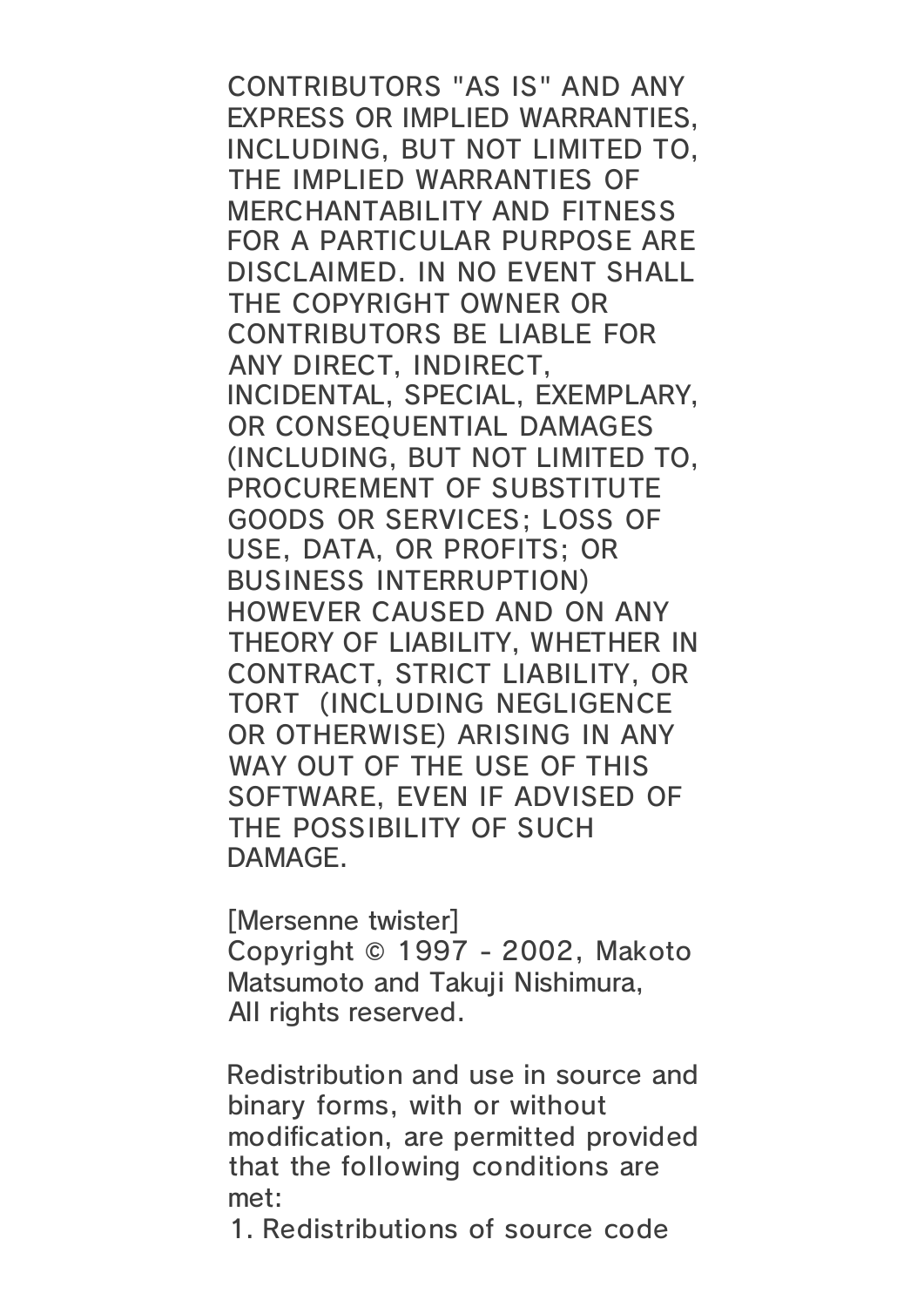must retain the above copyright notice, this list of conditions and the following disclaimer.

- 2. Redistributions in binary form must reproduce the above copyright notice, this list of conditions and the following disclaimer in the documentation and/or other materials provided with the distribution.
- 3. The names of its contributors may not be used to endorse or promote products derived from this software without specific prior written permission.

THIS SOFTWARE IS PROVIDED BY THE COPYRIGHT HOLDERS AND CONTRIBUTORS "AS IS" AND ANY EXPRESS OR IMPLIED WARRANTIES, INCLUDING, BUT NOT LIMITED TO, THE IMPLIED WARRANTIES OF MERCHANTABILITY AND FITNESS FOR A PARTICULAR PURPOSE ARE DISCLAIMED. IN NO EVENT SHALL THE COPYRIGHT OWNER OR CONTRIBUTORS BE LIABLE FOR ANY DIRECT, INDIRECT, INCIDENTAL, SPECIAL, EXEMPLARY, OR CONSEQUENTIAL DAMAGES (INCLUDING, BUT NOT LIMITED TO, PROCUREMENT OF SUBSTITUTE GOODS OR SERVICES; LOSS OF USE, DATA, OR PROFITS; OR BUSINESS INTERRUPTION) HOWEVER CAUSED AND ON ANY THEORY OF LIABILITY, WHETHER IN CONTRACT, STRICT LIABILITY, OR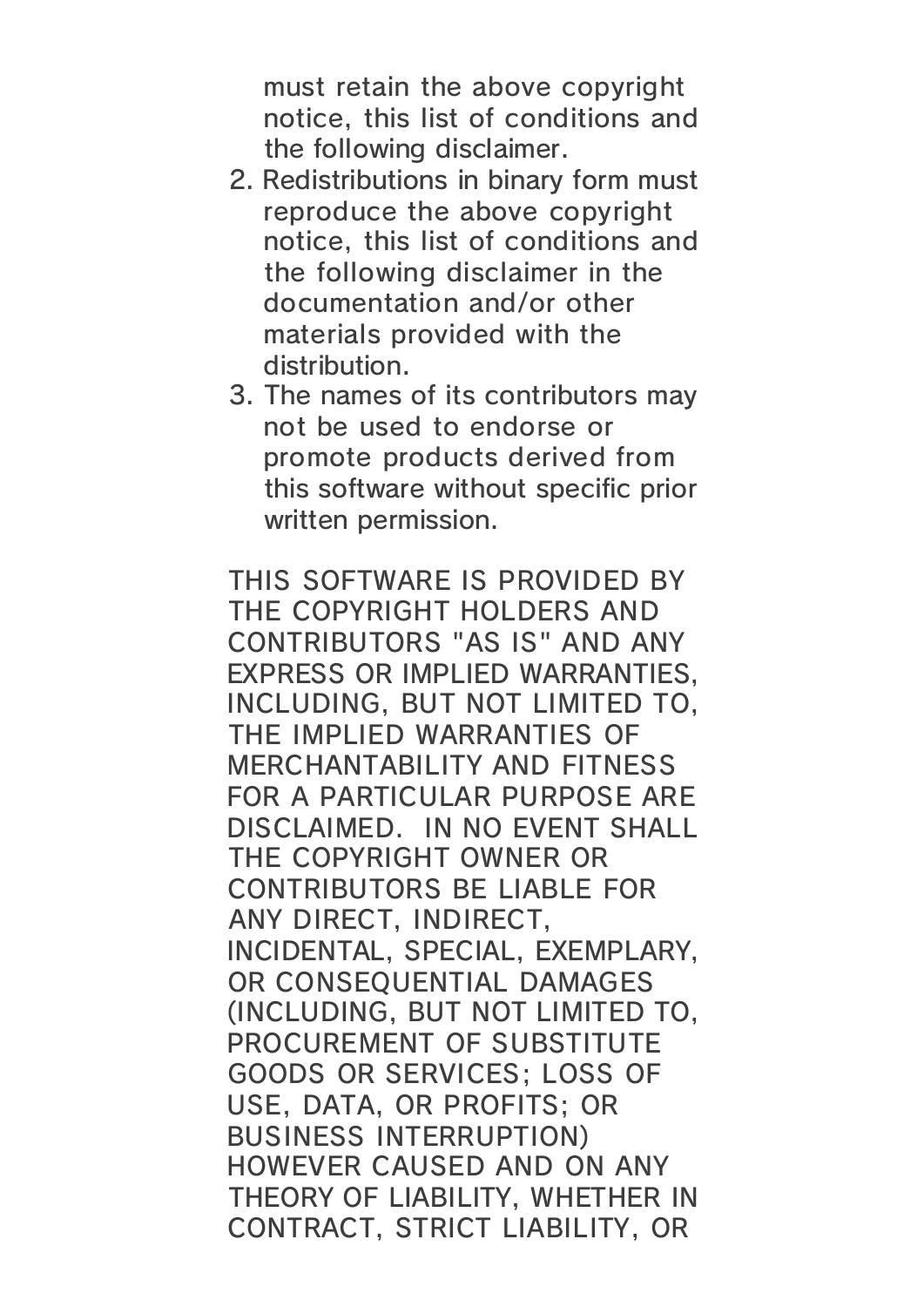TORT (INCLUDING NEGLIGENCE OR OTHERWISE) ARISING IN ANY WAY OUT OF THE USE OF THIS SOFTWARE, EVEN IF ADVISED OF THE POSSIBILITY OF SUCH DAMAGE.